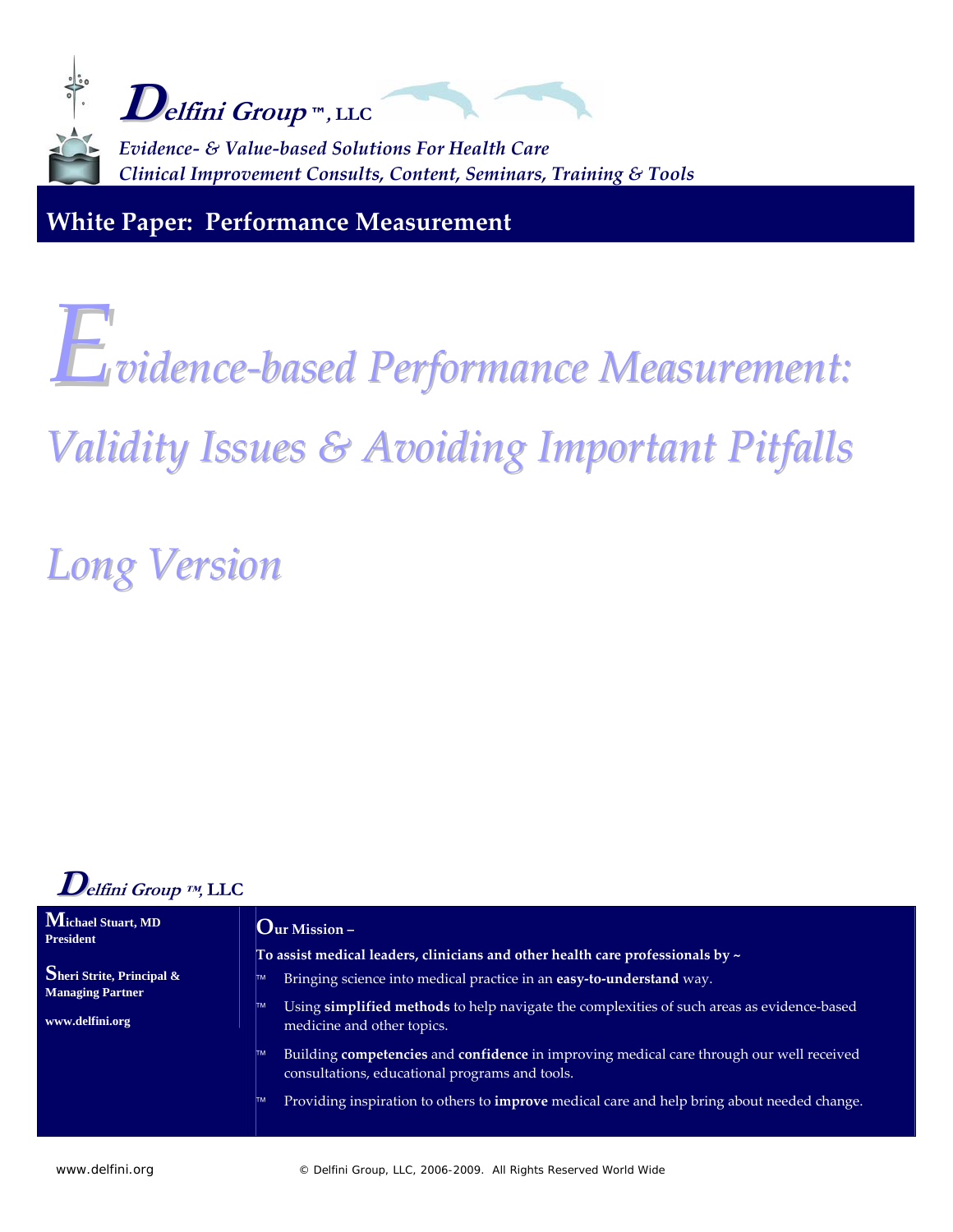### **Evidence‐based Performance Measurement: Considerations and Pitfalls Made Comprehensible**

Acknowledgements: The authors would like to thank Brent C. James, MD, Executive Director for Intermountain Health Care at the Institute for Healthcare Delivery Research and Adjunct Professor of Family and Preventive Medicine at the University of Utah School of Medicine, and Bruce Bagley, MD, Medical Director for Quality Improvement, American Academy of Family Physicians, for their reviews of this article and suggestions.

#### **Abstract**

Evidence‐based performance measurement is an important component of quality improvement efforts in health care. Performance measurement can be defined as a quantitative way to measure the care patients receive. Health care organizations are currently experiencing external pressure to provide objective measures of performance to regulators, payers and patients who are interested in comparing the performance of individual physicians and health care organizations. This article describes the strengths and weaknesses of performance measures and how organizations can successfully find, evaluate, select and document performance measures and integrate performance measurement into an evidence and value‐based approach to improving health care. It also describes the pitfalls of using performance measures to evaluate quality and competence, whether it be for health care systems, specific care units or individual health care professionals.

#### **Background**

Providing appropriate health care to their enrollees or patients is a major goal of health care organizations, and most organizations devote substantial resources to continuously improve their health care processes and outcomes within the constraints of limitations on those resources. Performance measurement is an important component of quality improvement work. Over the past several decades, performance measurement has received increasing attention which may be due to the belief that performance measures are an efficient way of evaluating quality and encouraging appropriate care. Studies have pointed out that, compared to recommendations for care based on the best available evidence, at least 20 to 50 percent of all prescriptions, visits, procedures and hospitalizations in the United States are considered inappropriate as a result of overuse, underuse, non‐use and mis‐use of what has been demonstrated to be effective and beneficial care, such as the use of beta blockers after myocardial infarction.  $1, 2, 3$  A simple calculation demonstrates that inappropriate care in the United States translates into hundreds of billions of dollars of waste annually and may result in patient harms – including deaths. If performance measures can help us, they are well worth understanding – but it is imperative to understand not only their potential to provide effective solutions, but *also to understand their potential to severely threaten quality if not utilized correctly*.

Performance measurement can be defined as a quantitative way to measure the care patients receive. The Physician Consortium for Performance Improvement defines performance measurement as "whether or how often a process or outcome of care occurs".4 Health care organizations are utilizing performance measures, in part, because of the increasing need to provide objective documentation of performance to regulators, payers and patients. As we shall see, performance measures can be of value in increasing attention to quality improvement efforts, but have the potential to mislead when designed poorly, applied incorrectly or when used to draw conclusions about the relative quality of individual clinicians, groups of physicians, units of care or health care organizations.

Each health care organization is capable of continuously improving quality by paying close attention to its own system of care in order to achieve desirable outcomes.5 It is our perspective that solutions to both the quality and cost problems in health care are likely to be most effectively realized by using an evidence and value‐based approach to determining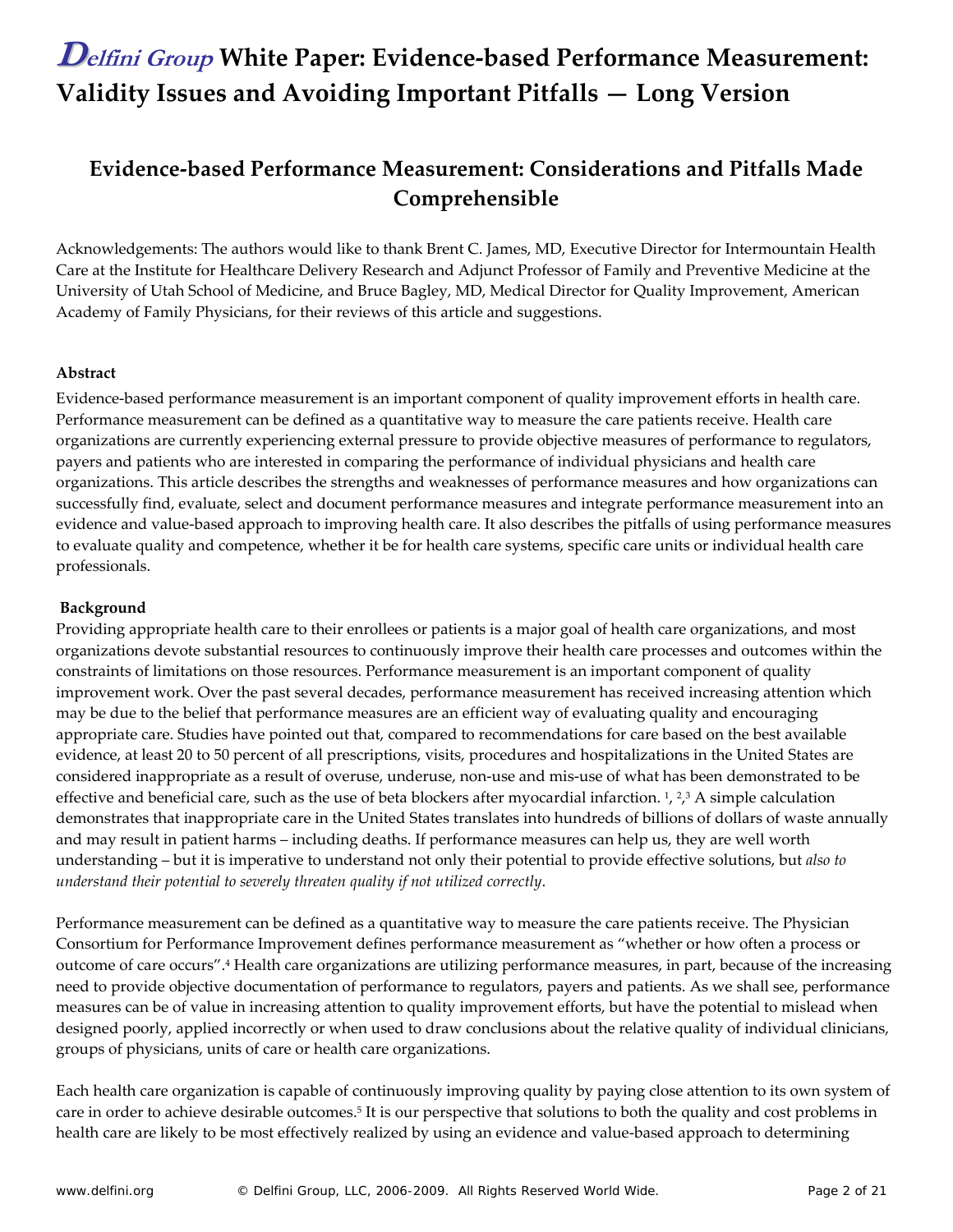appropriateness of care and effectively implementing quality improvements. Performance measurement can contribute to more appropriate care, when utilized correctly.

### **The Quality Improvement Cycle and Steps for Performance Measure‐based Quality Improvement**

The four phases of quality improvement and performance measurement are shown below in Figure 1. For purposes of this paper, we consider "quality" as encompassing effectiveness and efficiency as well as including value considerations such as utilization, triangulation issues (e.g., legal issues, public relations, etc), and cost. We intend for this paper to be useful to people who are doing efficiency improvements – however, our primary work and the focus of this paper is on evidence-based quality improvements aimed at improving patients' health status.

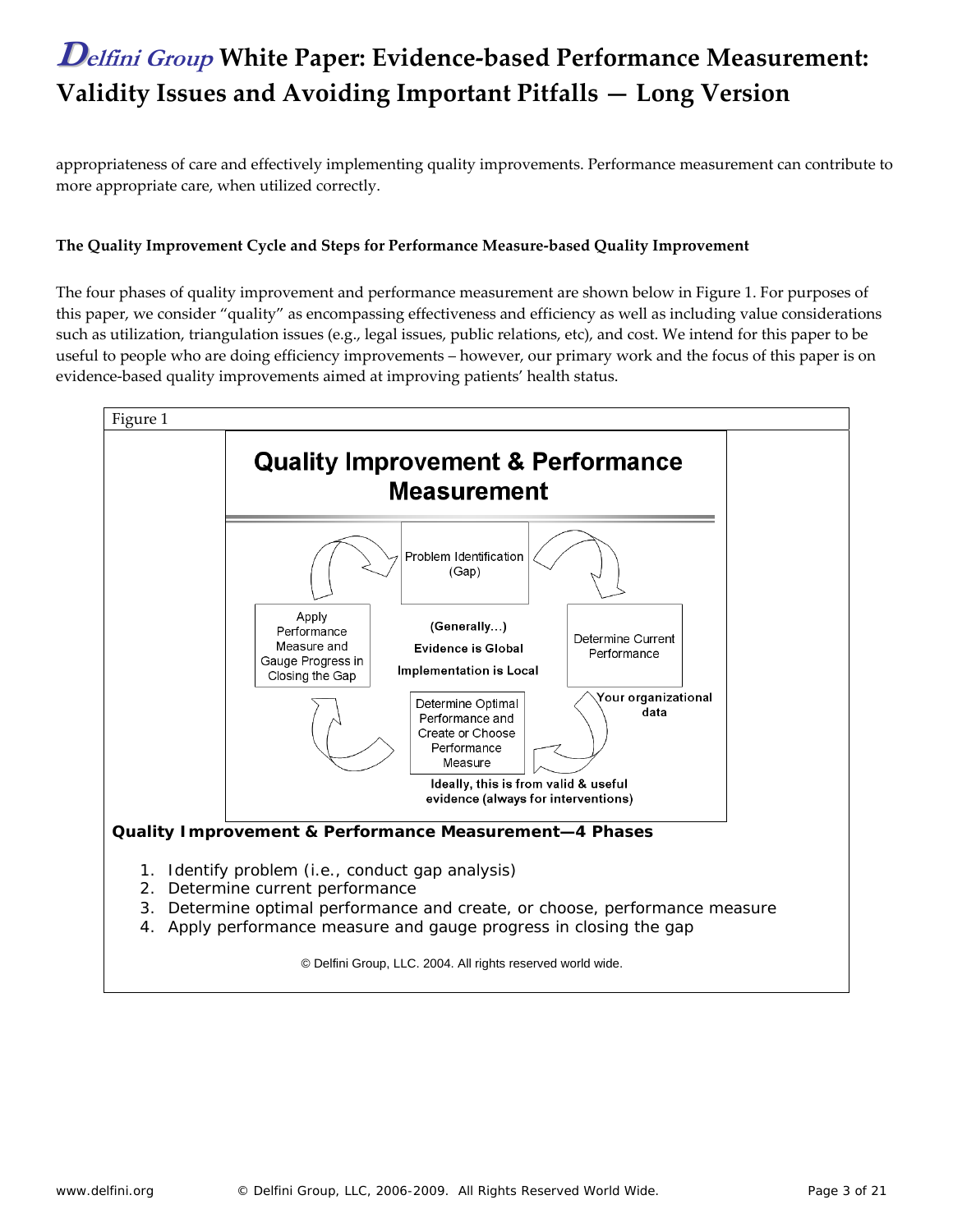Within this cycle, there are eight steps that need to be considered when designing quality improvement projects (Table 1).

**Table 1. 8 Steps for Quality Improvement Project Design**

**Steps I. through IV. Help for Selecting Good Projects**

Step I. Do you have a gap between current & optimal performance? Examples include areas of uncertainty, gaps in clinical care affecting health status, satisfaction or cost.

Step II. What will close the gap and improve quality? Search for valid and useful evidence for quality improvement effort. IF THERE IS NO VALID, USEFUL SCIENTIFIC EVIDENCE AND THIS IS FOR A CLINICAL INTERVENTION = STOP. Do not do an "improvement." If this is for efficiency, satisfaction, a service or a process, ideally you want to use valid and useful scientific evidence. If none is available, assumptions will need to be substituted for evidence.

Step III. Is attempting the improvement feasible in your environment?

- Are you going to be able to successfully make clinical practice change happen?
- Are resources available to support the initiative?

Step IV. Can you measure it?

- Is your measure quantifiable?
- Is your measure valid, accurate and dependable?
	- Is the measure useful and usable?
		- o Is it comprehensible?
			- o Will it assist with QI projects?
- Is measurement achievable in your local circumstances?

| <b>Measure Name/Descriptor/Validity Consideration</b>                                                                                                                                                                                                                      | <b>Example</b>                                                                                                  |
|----------------------------------------------------------------------------------------------------------------------------------------------------------------------------------------------------------------------------------------------------------------------------|-----------------------------------------------------------------------------------------------------------------|
| Numerator $=$ the occurrence you are counting. Validity is ideally based on<br>valid, useful evidence. (It must always be based on valid, usable evidence for<br>interventions.) The evidence is directly applied or inferred from measuring<br>success of implementation. | An Rx for an ACEI or an ARB                                                                                     |
| Denominator = the pool eligible for the count. Validity is based on inclusions<br>and exclusions to achieve who or what is eligible for measurement.                                                                                                                       | In patients with heart failure,<br>who are admitted to a<br>hospital, and who do not<br>meet exclusion criteria |
| Frequency = time interval for the numerator (e.g., the performance or<br>process). Validity is ideally based on valid, useful evidence.                                                                                                                                    | By the time of hospital<br>discharge                                                                            |
| Steps V. through VIII. Help for Applying Performance Measures                                                                                                                                                                                                              |                                                                                                                 |
| Step V. How are you going to gather the data to measure the improvement?                                                                                                                                                                                                   |                                                                                                                 |

Step VI. What is the meaning of your measurement, (i.e., what goal will you set to define "improvement" such as a trend, a target or a statistically significant change)?

Step VII. How are you going to report it and to whom?

Step VIII. What is your process for updating your improvement?

© Delfini Group, LLC. 2004. All rights reserved world wide.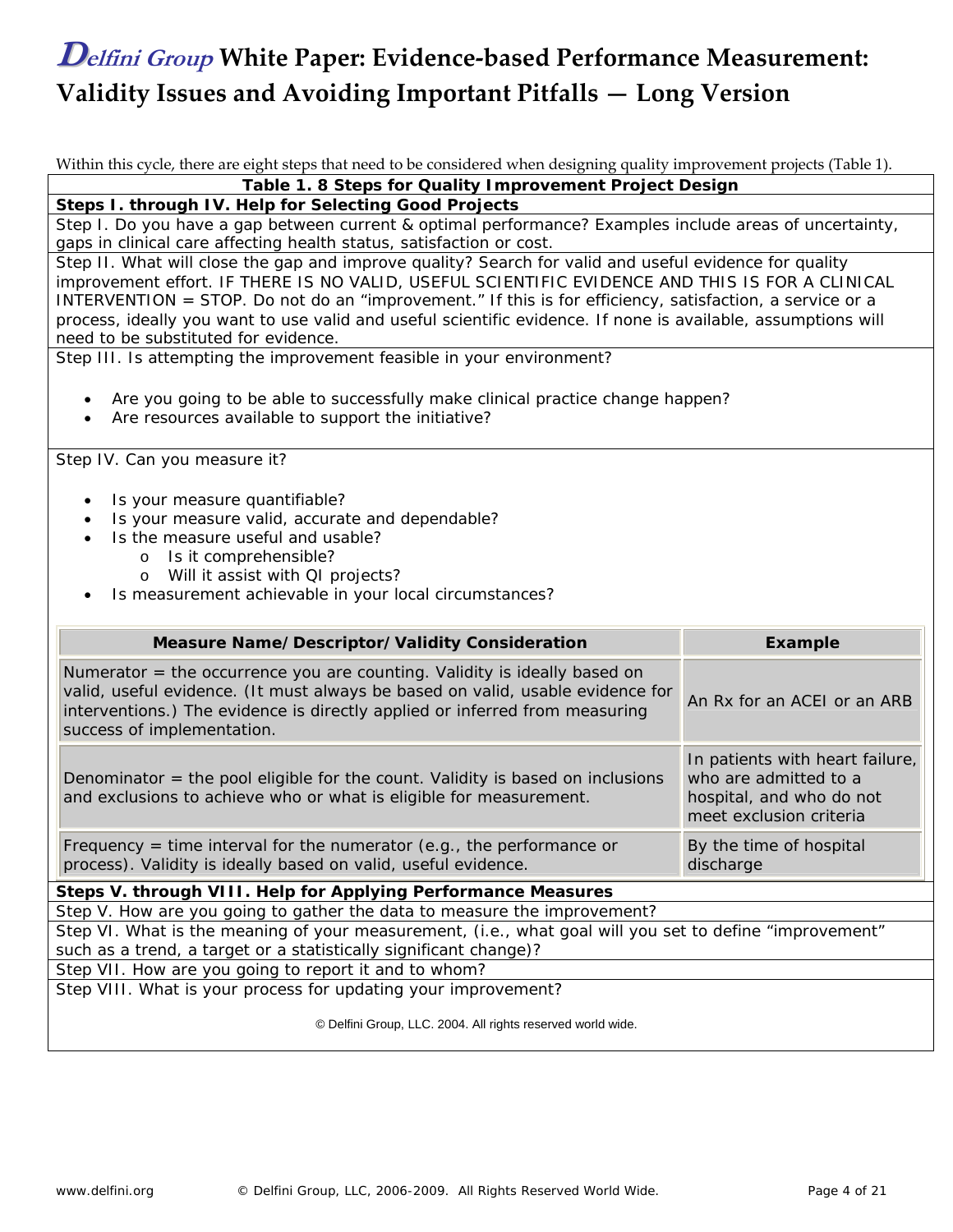#### **What Good Performance Measures Look Like**

The purpose of a performance measure is to count specific events or elements of interest that occur within a given time frame. Performance measures count such things as health status and health care outcomes; diagnostic, therapeutic or monitoring interventions; health care services or processes (see Table 3. for a more detailed list). Thus good performance measures must be quantifiable, valid, useful and usable, and fit neatly within the larger context of clinical quality improvement efforts, including selecting meaningful projects that have a high likelihood of success. A performance measure consists of a numerator, a denominator and a frequency – and it is often expressed as a percentage or rate. The text statement for a diabetic patient care performance measure might be, "The percent of patients with a diagnosis of diabetes mellitus receiving at least one hemoglobin A1c annually." The "formula" for this performance measure is shown below (Table 2):

| Table 2. "Formula" For A Performance Measure |                                                                                                                   |  |  |
|----------------------------------------------|-------------------------------------------------------------------------------------------------------------------|--|--|
| <b>Numerator (including</b><br>$frequency =$ | Patients from denominator receiving an annual hemoglobin A1c                                                      |  |  |
| Denominator $=$                              | Patients with diabetes mellitus (meeting the inclusion criteria and<br>not excluded using the exclusion criteria) |  |  |

- To measure quality, the denominator specifies the "universe" of who or what ought to have had an occurrence (e.g., who should be treated with an ARB).
- The numerator is the count of what actually happened (e.g.., who actually got an ARB out of those who should have received an ARB).
- The frequency specifies how often it is supposed to happen.

Validity refers to "closeness to truth" – meaning we have measures that will give us accurate and dependable information. Useful means that the measure correlates with something that will be meaningful to us in our efforts to improve our performance. For health status outcomes and interventions, we want performance measures that address effectiveness, are beneficial and relevant to our population, and which patients and clinicians will accept and apply appropriately. Usability is distinguishable from usefulness. A fire hose is useful, but not very usable to individuals who are not trained as fire fighters. To be usable, performance measures must be comprehensible and actionable.

The denominator can be thought of as the pool of eligibility or base number of units from which measurements are taken – the "who." This pool or base may be determined by specific outcomes, characteristics or conditions. Usually this is a population such as adult patients with diabetes mellitus or it can be a base of units such as the total number of adult patients receiving an appointment at an outpatient clinic. It also can be the total number of patient charts, visits, etc.

The numerator is a count taken from the denominator, which expresses the number of occurrences of the event of interest – the "what." Examples would include the number of patients with diabetes mellitus from the denominator (the eligible "pool") who have received an annual hemoglobin A1c, or the number of patients from the denominator whose wait time is ten minutes or less for their appointment at an outpatient clinic.

Numerators generally measure something patients receive or something that is done to a patient. The categories of numerators, along with examples are listed in Table 3.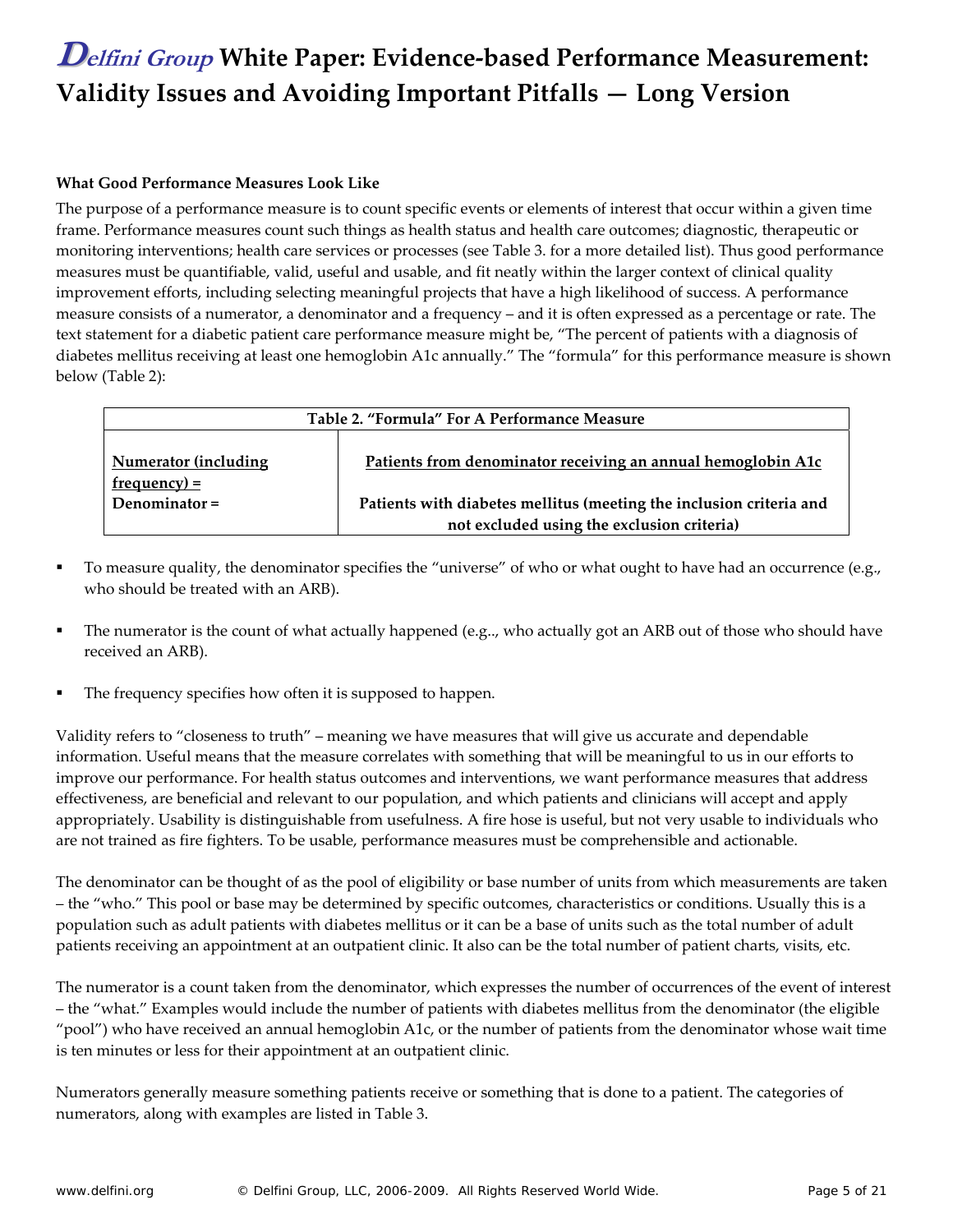| Table 3. Examples of Topics (Numerators) for Performance Measurement |                             |                                                            |  |  |
|----------------------------------------------------------------------|-----------------------------|------------------------------------------------------------|--|--|
|                                                                      | Category                    | Examples                                                   |  |  |
| <b>OUTCOME-</b>                                                      | <b>Health status</b>        | Morbidity, mortality, symptom relief, functioning and      |  |  |
| <b>RELATED</b>                                                       | outcomes                    | health-related quality of life                             |  |  |
| <b>OCCURRENCES</b>                                                   |                             | Caution: Unless you are doing a high quality research      |  |  |
|                                                                      |                             | study, health outcomes are highly susceptible to           |  |  |
|                                                                      |                             | confounding which can result in misleading conclusions     |  |  |
|                                                                      | <b>Health care outcomes</b> | Satisfaction scores, behaviors, costs, etc.                |  |  |
|                                                                      |                             | Caution: Satisfaction and behaviors are highly susceptible |  |  |
|                                                                      |                             | to confounding.                                            |  |  |
| <b>PERFORMANCE-</b>                                                  | <b>Interventions</b>        | Diagnostic, therapeutic and monitoring interventions       |  |  |
| <b>RELATED</b>                                                       |                             | such as procedures, lab tests, imaging tests, referrals,   |  |  |
| <b>OCCURRENCES</b>                                                   |                             | prescriptions, surgical or non-surgical therapeutic        |  |  |
|                                                                      |                             | interventions, counseling and advice given, etc.           |  |  |
| PROCESS-                                                             | Services delivered to       | Appointments, visits, referrals, phone calls, providing    |  |  |
| <b>RELATED</b>                                                       | patients                    | information, etc                                           |  |  |
| <b>OCCURRENCES</b>                                                   |                             |                                                            |  |  |
|                                                                      |                             |                                                            |  |  |
|                                                                      |                             |                                                            |  |  |
|                                                                      |                             |                                                            |  |  |
|                                                                      | Processes                   | Those activities which may be "invisible" to patients, but |  |  |
|                                                                      |                             | affect care such as hours worked, daily calibration of     |  |  |
|                                                                      |                             | equipment or availability of x-rays to doctors             |  |  |
| © Delfini Group, LLC. 2004. All rights reserved world wide.          |                             |                                                            |  |  |

Frequency reflects the intervals of time that occurrences should take place (e.g., **annual** diabetic foot exam).

### **Validity Issues**

Validity—closeness to truth– as it pertains to performance measures includes several considerations. First and foremost, if performance measures are to lead to improvements in care – and not increased waste and harms – then performance measures must account for performance‐based occurrences such as interventions, services and processes which are based on valid and useful information indicating that those performances will truly improve the quality of care. Secondly, the measures, themselves, must be valid. A valid measure is one that "measures what is purports to represent," meaning that it is true and can be relied upon to measure actual clinical, service or cost improvement, as examples. Simply put, the measure must measure what it is intended to measure. Thirdly, how we go about accomplishing the measurement must be done in a valid way. Validity for a performance measure is summarized below (Table 4).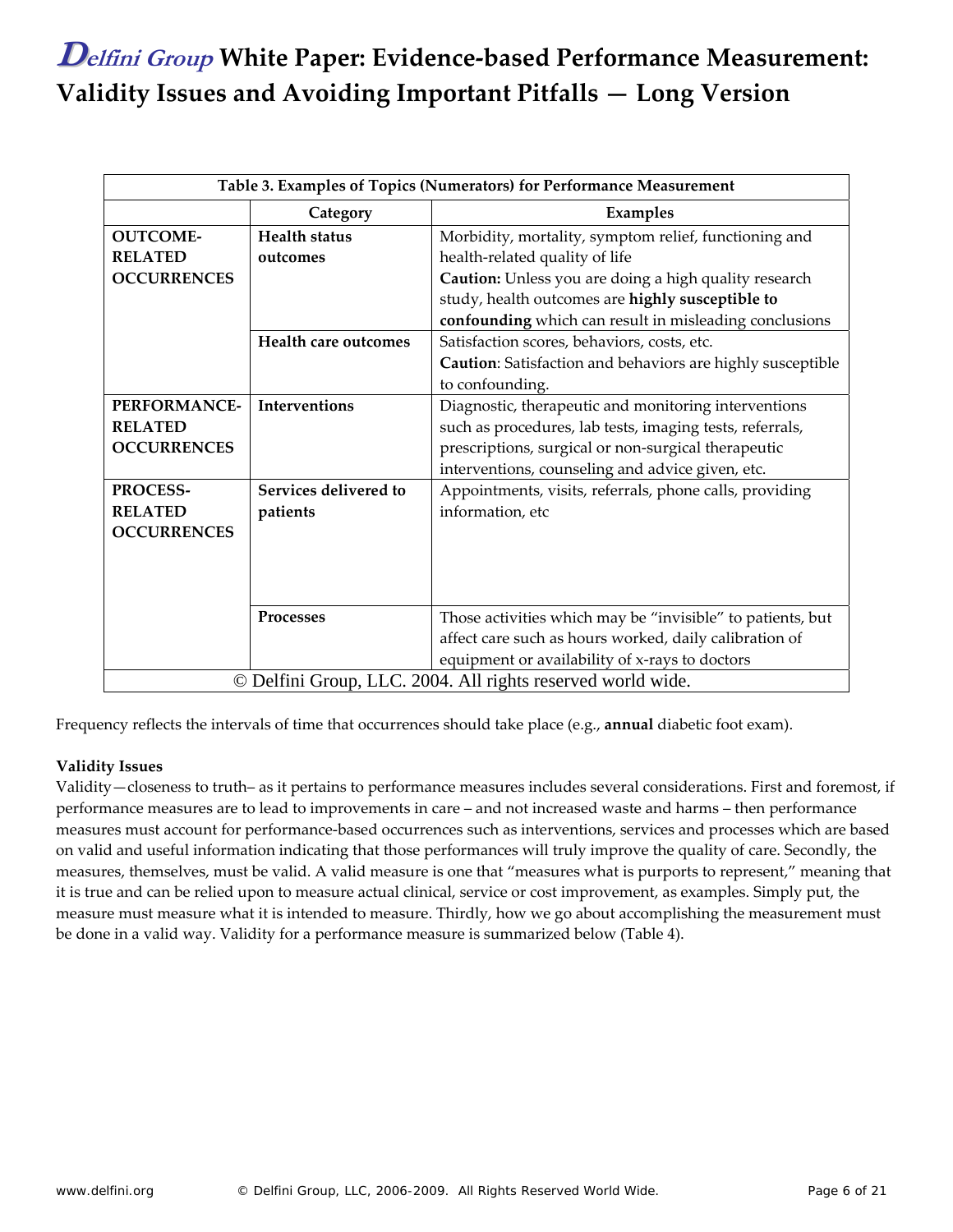| Table 4. Performance Measurement and Validity Considerations                                                   |                                                                                                                                                                                                                                                                                                                                                                                                                                                                                                                                                                                                                                                                                                                                                                                                                   |  |  |  |
|----------------------------------------------------------------------------------------------------------------|-------------------------------------------------------------------------------------------------------------------------------------------------------------------------------------------------------------------------------------------------------------------------------------------------------------------------------------------------------------------------------------------------------------------------------------------------------------------------------------------------------------------------------------------------------------------------------------------------------------------------------------------------------------------------------------------------------------------------------------------------------------------------------------------------------------------|--|--|--|
| <b>Performance Measure Validity Considerations</b><br>1.                                                       |                                                                                                                                                                                                                                                                                                                                                                                                                                                                                                                                                                                                                                                                                                                                                                                                                   |  |  |  |
|                                                                                                                | Measures chosen to document quality are valid as determined by validity of the denominator, the                                                                                                                                                                                                                                                                                                                                                                                                                                                                                                                                                                                                                                                                                                                   |  |  |  |
|                                                                                                                | numerator, the frequency and the measure itself.                                                                                                                                                                                                                                                                                                                                                                                                                                                                                                                                                                                                                                                                                                                                                                  |  |  |  |
| Denominator                                                                                                    | Means that the denominator has the right inclusions and exclusions to identify the                                                                                                                                                                                                                                                                                                                                                                                                                                                                                                                                                                                                                                                                                                                                |  |  |  |
| Validity                                                                                                       | right pool for measurement.                                                                                                                                                                                                                                                                                                                                                                                                                                                                                                                                                                                                                                                                                                                                                                                       |  |  |  |
| Numerator                                                                                                      | If you have valid, usable evidence demonstrating a cause and effect<br>1.                                                                                                                                                                                                                                                                                                                                                                                                                                                                                                                                                                                                                                                                                                                                         |  |  |  |
| Validity                                                                                                       | relationship for outcomes, you will wish to count instances supporting that<br>the evidence has been effectively applied. This may be a direct count of the<br>intervention. If a direct count is not possible, you will wish to count a<br>performance or process that is associated with the intervention and from<br>which you can reasonably infer that the intervention happened.<br>If you do not have valid, usable evidence from which you can conclude<br>2.<br>cause and effect, there is no assurance that numerators for outcomes will be<br>valid. When constructing numerators in this situation, assumptions and<br>judgments must be substituted for evidence. IF THERE IS NO VALID,<br>USEFUL SCIENTIFIC EVIDENCE AND THIS IS FOR A CLINICAL<br>INTERVENTION = STOP. Do not do an "improvement." |  |  |  |
| Frequency                                                                                                      | Requires appropriate time intervals for the events of interest. Ideally, these are<br>evidence-based.                                                                                                                                                                                                                                                                                                                                                                                                                                                                                                                                                                                                                                                                                                             |  |  |  |
| Validity<br><b>Measure</b>                                                                                     | Measures need to be accurate and dependable.                                                                                                                                                                                                                                                                                                                                                                                                                                                                                                                                                                                                                                                                                                                                                                      |  |  |  |
| Validity                                                                                                       | ٠                                                                                                                                                                                                                                                                                                                                                                                                                                                                                                                                                                                                                                                                                                                                                                                                                 |  |  |  |
|                                                                                                                | Accuracy is the ability of the performance measure to correctly identify the<br>events of interest that it is designed to identify.                                                                                                                                                                                                                                                                                                                                                                                                                                                                                                                                                                                                                                                                               |  |  |  |
|                                                                                                                | Dependability is the ability to provide consistent measurement on repeated                                                                                                                                                                                                                                                                                                                                                                                                                                                                                                                                                                                                                                                                                                                                        |  |  |  |
|                                                                                                                | testing.                                                                                                                                                                                                                                                                                                                                                                                                                                                                                                                                                                                                                                                                                                                                                                                                          |  |  |  |
|                                                                                                                | 2. Data Gathering Validity Considerations                                                                                                                                                                                                                                                                                                                                                                                                                                                                                                                                                                                                                                                                                                                                                                         |  |  |  |
|                                                                                                                | Data gathering validity pertains to the obtaining of numerators and denominators. Even with a valid                                                                                                                                                                                                                                                                                                                                                                                                                                                                                                                                                                                                                                                                                                               |  |  |  |
| performance measure, invalid results can occur if appropriate data are not obtained or gathered                |                                                                                                                                                                                                                                                                                                                                                                                                                                                                                                                                                                                                                                                                                                                                                                                                                   |  |  |  |
| correctly. For example, invalid results can occur when the numerator includes denominator exclusions,          |                                                                                                                                                                                                                                                                                                                                                                                                                                                                                                                                                                                                                                                                                                                                                                                                                   |  |  |  |
| such as counting pregnant women with diabetes when they are an exclusion from the denominator. As              |                                                                                                                                                                                                                                                                                                                                                                                                                                                                                                                                                                                                                                                                                                                                                                                                                   |  |  |  |
| another example, gathering only inpatient data may miss diagnostic tests performed in the outpatient           |                                                                                                                                                                                                                                                                                                                                                                                                                                                                                                                                                                                                                                                                                                                                                                                                                   |  |  |  |
| setting, such as for left ventricular function.<br>© Delfini Group, LLC. 2004. All rights reserved world wide. |                                                                                                                                                                                                                                                                                                                                                                                                                                                                                                                                                                                                                                                                                                                                                                                                                   |  |  |  |

### **Valid Denominators**

A valid denominator means that it specifies the right population or the right base number of units from which the measurement will be made, (e.g., the "pool.") The "right population" or the "right base number of units" means that the denominator has appropriate inclusion and exclusion criteria for the "eligible for measurement" pool. For example, a denominator measuring clinical improvement for PAP smears which does not exclude women without a cervix would be invalid. A performance measure targeting a specific drug without accounting for drugs that patients may have acquired over the counter (e.g., aspirin) would be invalid.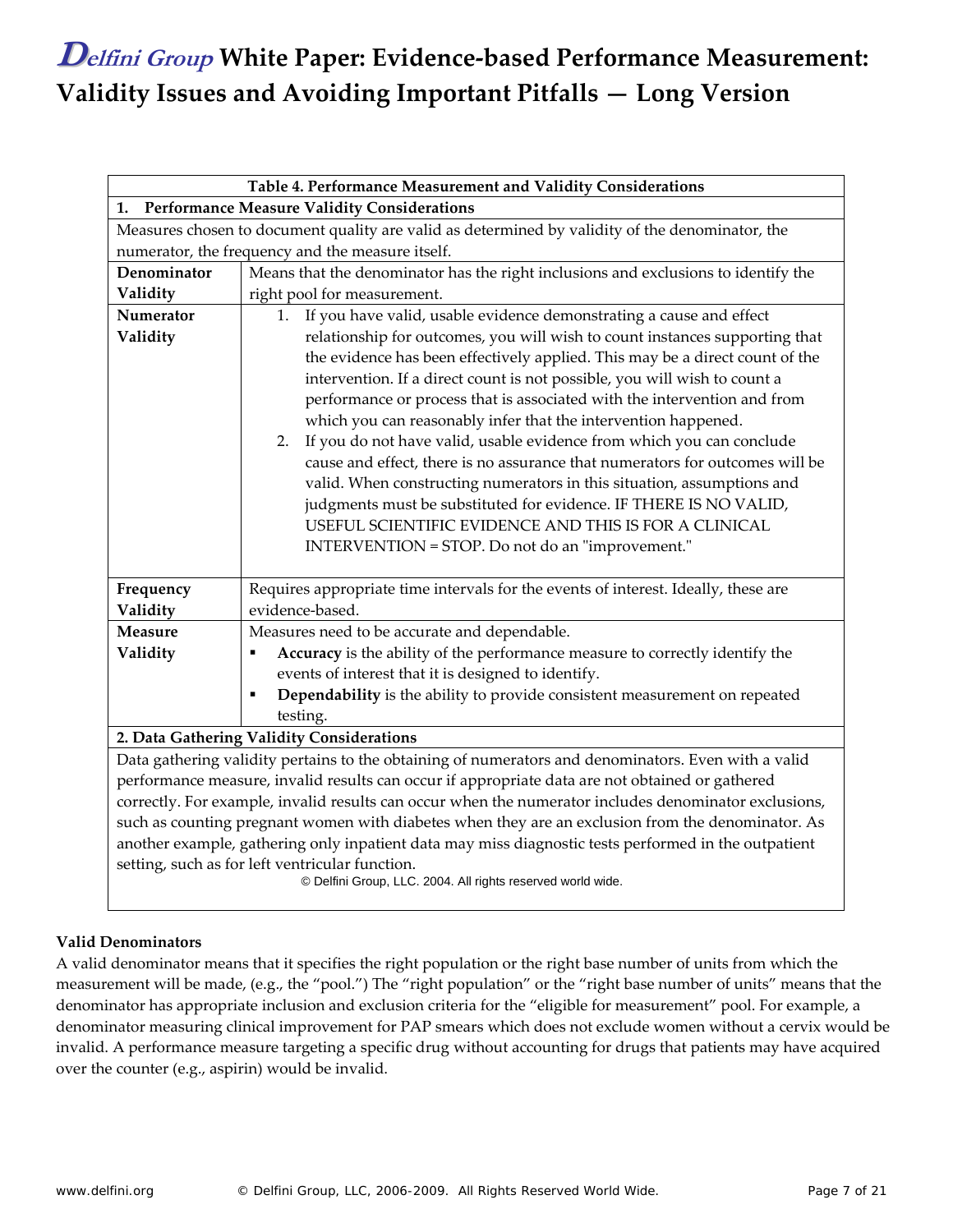Choosing an appropriate denominator is more complicated than it might seem. Special care must be taken to ensure that the denominator includes all of those patients or units – and **only** those patients or units – that should be counted. This requires close attention to the inclusion and exclusion criteria for the denominator.

Some key considerations in constructing a denominator include:

- **Appropriateness**: What makes a patient not only appropriate but also inappropriate for inclusion in the denominator? Does the patient actually have the diagnosis? Does the clinician deem the patient an appropriate candidate for care – or is there documented clinical judgment that the patient should be excluded from consideration for the improvement? Are patients with terminal conditions or severe comorbidities excluded?
- **Control**: Do exclusions account for patient refusals, no-shows, non-adherence or the possibility of being screened or cared for elsewhere? Do exclusions account for system barriers such as access problems or cost, if these are areas that are currently not your focal point for improvement?

### **Valid Numerators**

The numerator counts occurrences of events such as outcomes, interventions, services or processes. The numerator is a subset of the denominator in that it is a count taken from the denominator in an attempt to quantify whether an improvement has taken place.

That the numerator is a valid one means that it can actually measure improvement. For **health status outcomes and interventions**, this **requires** that we know what can result in improvement. To do this, performance measures need to be based on valid, useful and usable scientific evidence. What we do not want to measure is whether or not there has been a health status improvement unless we are doing a high quality, randomized, controlled trial, because we run the risk of obtaining misleading results due to bias, confounding and chance. Therefore what we want to measure when assessing health status outcomes is our performance or our processes that we know from valid, scientific evidence lead to improved health status. Almost invariably this requires randomized, controlled trials—not observational studies. In order to critically appraise studies for validity, usefulness and usability, skills in all the processes for effectively searching, evaluating scientific validity, assessing the usefulness of results from valid studies, creating evidence syntheses, constructing clinical recommendations, projecting impacts of practice change, implementing change and re‐measuring performance are required. This "flow" of evidence into clinical care is illustrated below (Figure 2).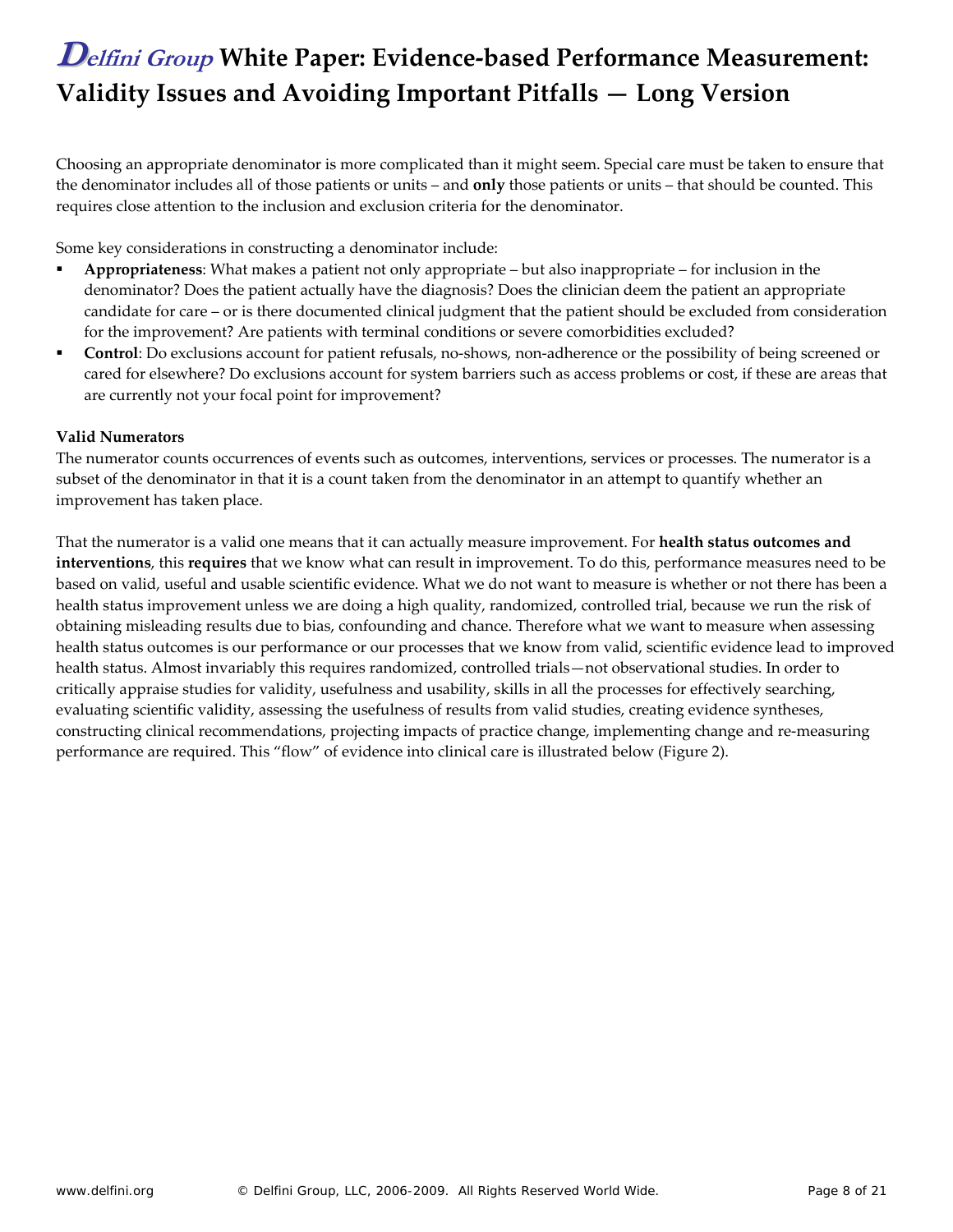

An example of a numerator in this instance might be counting prescriptions for ACE inhibitors. If we do not have strong evidence of benefit, we should not do the "improvement," since we do not actually know if we will help or harm the patient and/or waste our limited resources.

Although evidence regarding efficiencies is often lacking, it should be sought. Sometimes there is very helpful evidence for efficiency. Only after searching and evaluating the literature should assumptions based on "common sense"<sup>6</sup> be applied.

### **How Evidence Should Flow into Clinical Recommendations as the Basis for Performance Measures**

Take, for example, a performance measure with an invalid numerator which counts something with no demonstrated association with true clinical improvement. If we choose as a measure of quality the readmission rate to an intensive care unit (ICU) within 30 days of discharge from the unit, and the readmission rate for a particular intensive care unit is high, the intensive care unit may falsely appear to be performing sub‐optimally. There may be many other known and unknown confounders –‐ meaning, associated causes – that could result in readmission. The reason for readmission might be a result of poor care delivered on the general medical ward, for example. In this case, the numerator will not measure quality provided within the ICU.

#### **Accuracy and Dependability of the Performance Measure**

Performance measures should be accurate, meaning they need to correctly identify the occurrences such as the interventions, services or processes that they are designed to identify. They must also be dependable, meaning upon repeated testing, the measures provide consistent results. For example, when weighing patients we want the scales to yield measurements that are accurate and consistent.

### **Valid Frequencies**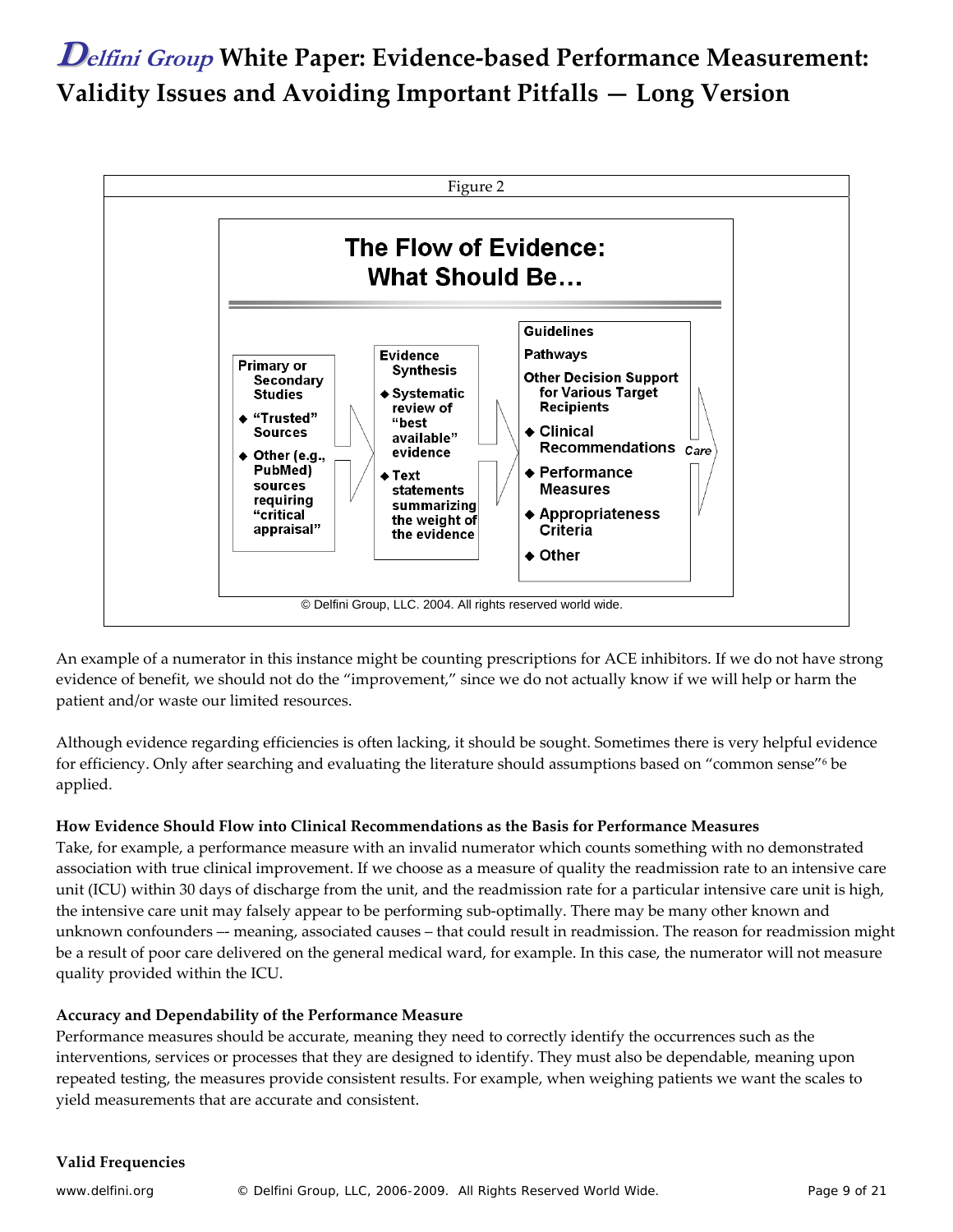For frequencies, validity means that the intervals of the occurrences – such as annually performed interventions, services or processes – are appropriate. For instance, the number of diabetic eye exams in adult, non‐pregnant diabetics within the past year contains a valid numerator and a valid denominator, but the frequency of every year is likely to increase costs without resulting in fewer patients with visual loss when compared to a frequency of every two years, according to the best available scientific evidence7.

### **Data Gathering Validity Considerations**

Data gathering validity pertains to how one actually obtains the data for numerators and denominators. Effective data gathering requires an approach for collecting data, i.e., for measuring or counting the number of instances of an improvement. This may be a direct method such as measuring the direct application of evidence which has been shown to result in improved outcomes (e.g., the number of patients receiving beta‐blockers after MI) or measuring an intermediate marker that has evidence of a chain of events leading to a benefit (e.g., improving blood pressure where there is strong evidence of reduced risk of cardiovascular events). Or an indirect method may be used to measure whether an improvement was effectively implemented – such as using a proxy to determine if an evidence-based improvement has occurred (e.g., the percentage of diabetics who received eye exams or fundal photographs).

Even with a valid performance measure, invalid results can occur during the data gathering process. It is in the data gathering efforts where the greatest challenges, obstacles and opportunities for error are to be found. Considerations include actually getting to the right people or getting the right units from which to count and ensuring that the count is made correctly.

Imagine that an organization has selected colon cancer screening as a quality improvement project and has selected a valid performance measure. Validity is threatened if, during data gathering, patients with exclusions (e.g., ineligible age, specific comorbidities, patients refusing screening) are inadvertently included in the denominator. Similar errors occurred during the data gathering phase of a colon cancer screening performance measure project at the Veterans Affairs hospital in San Francisco.8 In this case, the VA hospital failed to meet the national target and was told that the failure could result in financial penalties. An audit revealed that forty‐seven percent of the patients in the denominator had declined screening, 12 percent failed to show up for screening, 11 percent had chart documentation that screening was not indicated and 42 percent of the counted patients received diagnostic testing rather than screening (i.e., they had signs or symptoms of disease).

Data gathering validity needs to take into account the sources for data and how the data are collected. Some considerations include whether the sources for data seem reasonable, whether items of interest are sufficiently comprehensive and defined (e.g., diagnosis and treatment), appropriate responses for variables, whether bias might be introduced through data collection and ensuring that data is collected at the right point to give sufficient time for recording the occurrence of interest.

### **Performance Measures and Clinical Practice Guidelines**

Over the past three decades, clinical practice guidelines have been increasingly used by many health care organizations as important quality improvement tools. On the face of it, many performance measures have the appearance of clinical recommendations extracted from guidelines. However, several important differences between clinical guidelines and performance measures should be noted because understanding the differences can decrease the likelihood of misapplying performance measures.

Firstly, guidelines are not rules or standards, but statements providing guidance, advice or options in a general way for clinicians and patients to use in making decisions. Good clinical guidelines assist clinicians and patients in making appropriate health care decisions. They are based on the best available evidence, clinical judgment and patient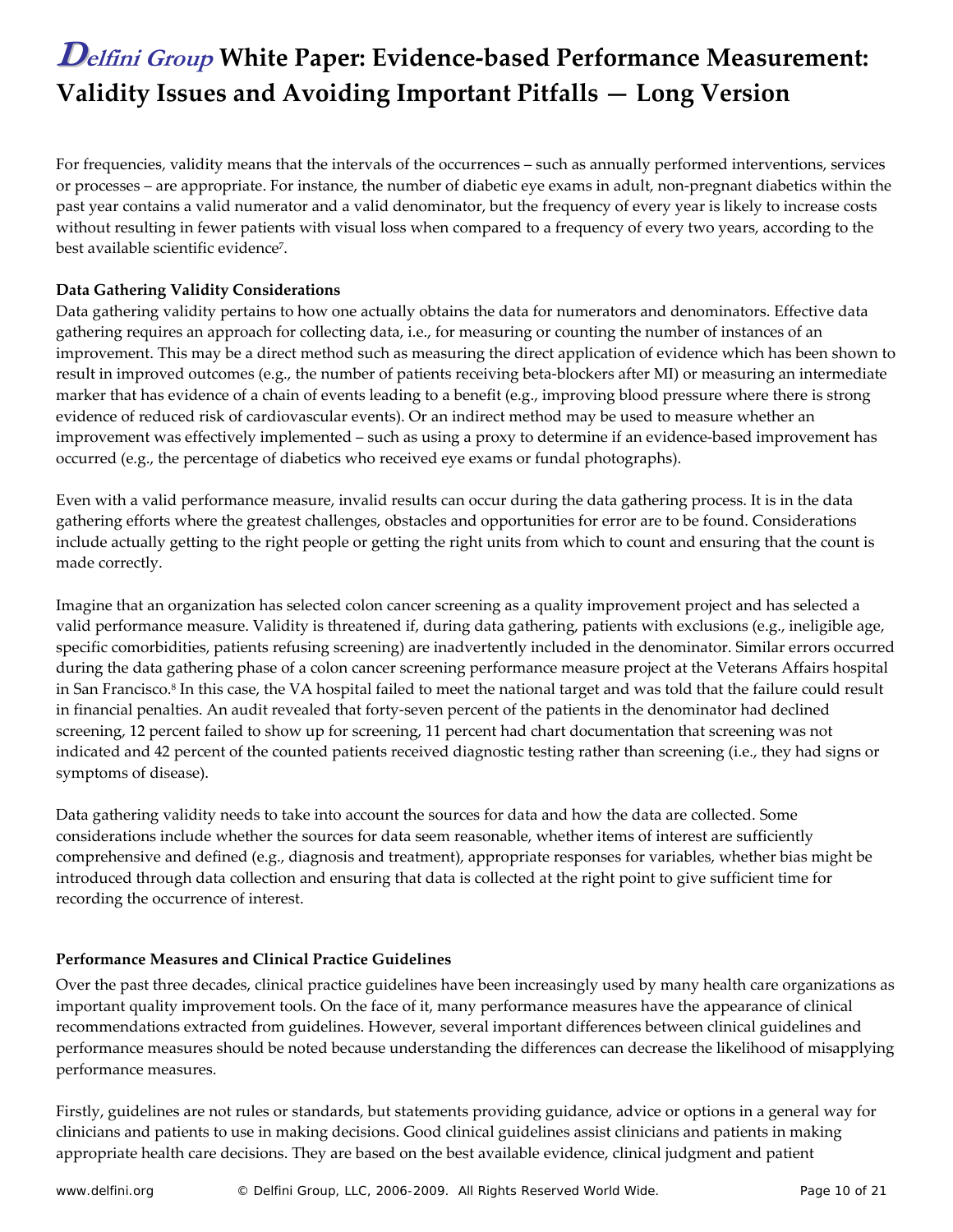preferences. Guidelines can be very helpful in closing quality, satisfaction, cost and uncertainty gaps. The clinical recommendations contained within guidelines may be modified by users of the guidelines depending upon an individual patient's circumstances.

Conversely, performance measures are designed for quantitative measurement of occurrences of health status outcomes, interventions, services or processes. The two main uses for performance measures are for quality improvement (i.e., for focusing attention and resources on closing quality gaps through quality improvement projects), and to document quality in an attempt to demonstrate accountability.

Performance measures are frequently used to compare the performance of one health care organization with another or to compare an organization's performance to local or national targets or outcomes. Therefore, although performance measures may be developed from valid clinical guidelines, performance measures are much less flexible than guidelines and frequently require organizations to follow standardized and detailed steps in dealing with performance data. This rigidity can serve as a trap which can lead to mistaken conclusions and potential waste and harm if one isn't sufficiently knowledgeable about both the potential utility and the potential pitfalls of performance measures.

This lack of flexibility makes it critical to ensure that the denominator is a valid one and that the numerator truly measures an event that results in quality. An invalid denominator that does not exclude patients for whom an intervention is contraindicated penalizes clinicians who may be delivering quality care and puts patients at risk of harm. A numerator that is not associated with quality may mislead, cause waste and drive up costs – and may cause harm to patients as well.

On the other hand, well‐crafted performance measures can have some advantages over guidelines. They can be simpler and easier to recall – and thus, potentially easier to implement, especially for busy clinicians who value quick, point-ofcare information tools. Some organizations may find it easier to emphasize performance measures rather than guidelines since there may be numerous – and potentially conflicting – guidelines from numerous sources with differing recommendations for a single clinical condition. With a good performance measure it is less important that a physician utilize guideline A or guideline B as long as the performance measure fits with a valid clinical guideline.

### **Selecting Good Quality Improvement Projects**

Performance measures are frequently used to determine how successful an organization's quality improvement efforts have been. Evidence-based clinical improvement efforts close gaps between an organization's current practice and optimal practice as determined by the best available evidence. For interventions, it is imperative that valid and useful scientific evidence be used. Selecting good quality improvement projects entails a minimum of four considerations: 1) the importance of the area for clinical improvement, 2) the existence of useful and usable evidence upon which quality improvements can be based, 3) feasibility, meaning the ability of the organization to carry out the improvement, and 4) measurability of the quality improvement.

### **Consideration 1: Importance of the area for clinical improvement**

In selecting a work area for quality improvement, the first question for a group to answer is, "Do we have a gap between our current care and what we consider to be optimal care, or do we have an area of significant uncertainty that requires attention?" Gaps may be present in health status or health care outcomes, interventions, services or processes. In order to identify gaps it is useful to look for inappropriate variation, clinical uncertainty, sub-optimal performance in the areas of health status (mortality, morbidity, symptom relief, functional status or health-related quality of life), patient satisfaction, staff satisfaction and value considerations such as liability, cost and inappropriate utilization.

### **Consideration 2: Useful and usable evidence upon which quality improvements can be based**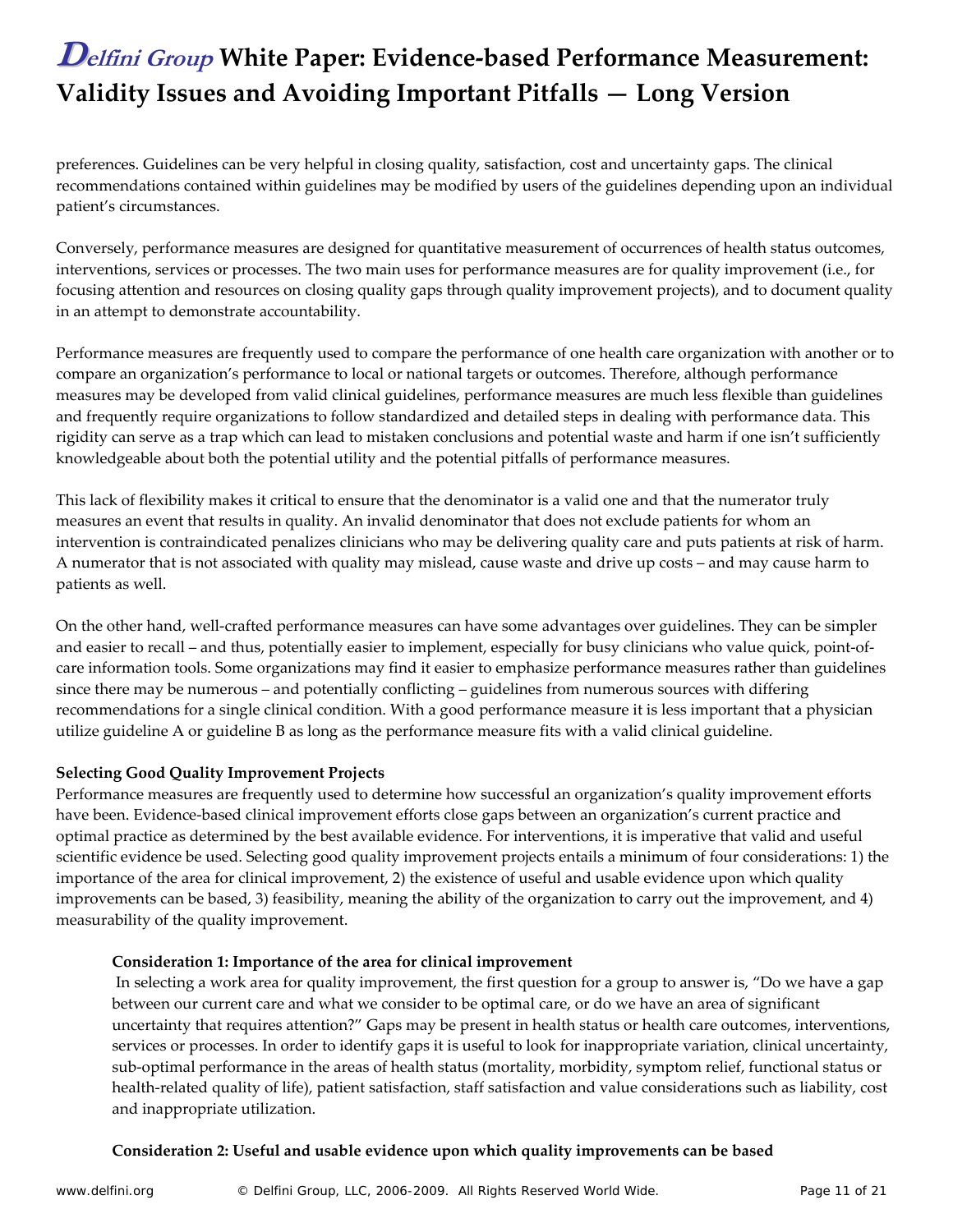To more accurately predict what will occur with a change in clinical practice, it is important to have evidence. For interventions, it is imperative that we have valid and useful evidence to inform quality improvement efforts about the effects – that is., the benefits and risks of potential harms – of an intervention on various outcomes. Useful evidence is scientific evidence that is valid and results in a net benefit for the target population. The changes in care should be acceptable to clinicians and patients, and they should be actionable.

#### **Consideration 3: Feasibility —the organization's ability to carry out the improvement**

To successfully carry out a quality improvement initiative, an organization should be sure that the change in clinical care is beneficial, acceptable, achievable and measurable. It is important to know if the change is required by regulators. Organizational leadership support is imperative as are the needed structures, processes, tools and available skilled staff in the right roles for carrying out the improvement. A useful way of assessing the feasibility of a quality improvement project is to evaluate and find means to address the driving and restraining forces which will assist with or hinder successful implementation of the clinical practice change within the organization.

An organization must also identify possible implementation strategies and ensure that means are available to carry out those strategies. Successful implementation of change is much more likely if a "champion" or lead is available to guide the quality improvement project. Educational programs providing training in evidence‐based quality improvement basics which target all medical and management leaders and clinical and non‐clinical staff team members are worthwhile because such programs can create individual or work-unit awareness, drawing attention to the effort along with providing needed skills. Plus interested individuals can form a pool from which committee members and work group participants can be drawn. These strategies help an organization create an evidence-based culture which makes implementation of change all the easier.

A specific implementation plan needs to be created, and following these considerations, it is important to assess potential success and to estimate the effort, expense and other resources that will be required to close the gap, and to assess all anticipated impacts of change, in order to decide if the quality improvement justifies the efforts and resources required and if it justifies all the possible untoward outcomes which could result from the change.

### **Consideration 4: Measurability**

Measurability refers to the achievability of measurement within specified settings. A performance measure should be –

- **Quantifiable:** Translatable into a numerator and a denominator and be associated with a frequency for the occurrence to be measured.
- **Valid:** Denominator, numerator and frequency are all valid and will measure what they purport to measure.
- **Accurate**: Correctly identify the occurrences it is designed to identify.
- **Dependable**: With repeated testing measurement should give the same results.
- **Useful and usable:** The measure should be easily understood by all users. To be useful, a measure should assist with quality improvement efforts and, in some instances, have the potential for risk stratification or risk adjustment. Risk stratification takes into account the characteristics of individual patients and is a process by which an individual's risk is calculated by considering various factors. Risk stratification is extremely useful because it provides information that is specific to each individual. For example we stratify an individual's cardiovascular risk by considering blood pressure, lipid levels, smoking history and history of diabetes. Risk adjustment takes into account the health status of a population being measured as a whole and is a process by which an actual rate of events is adjusted for various factors that may confound the results which would otherwise over‐ or understate the magnitude of those results. For example, adjusting a surgical mortality rate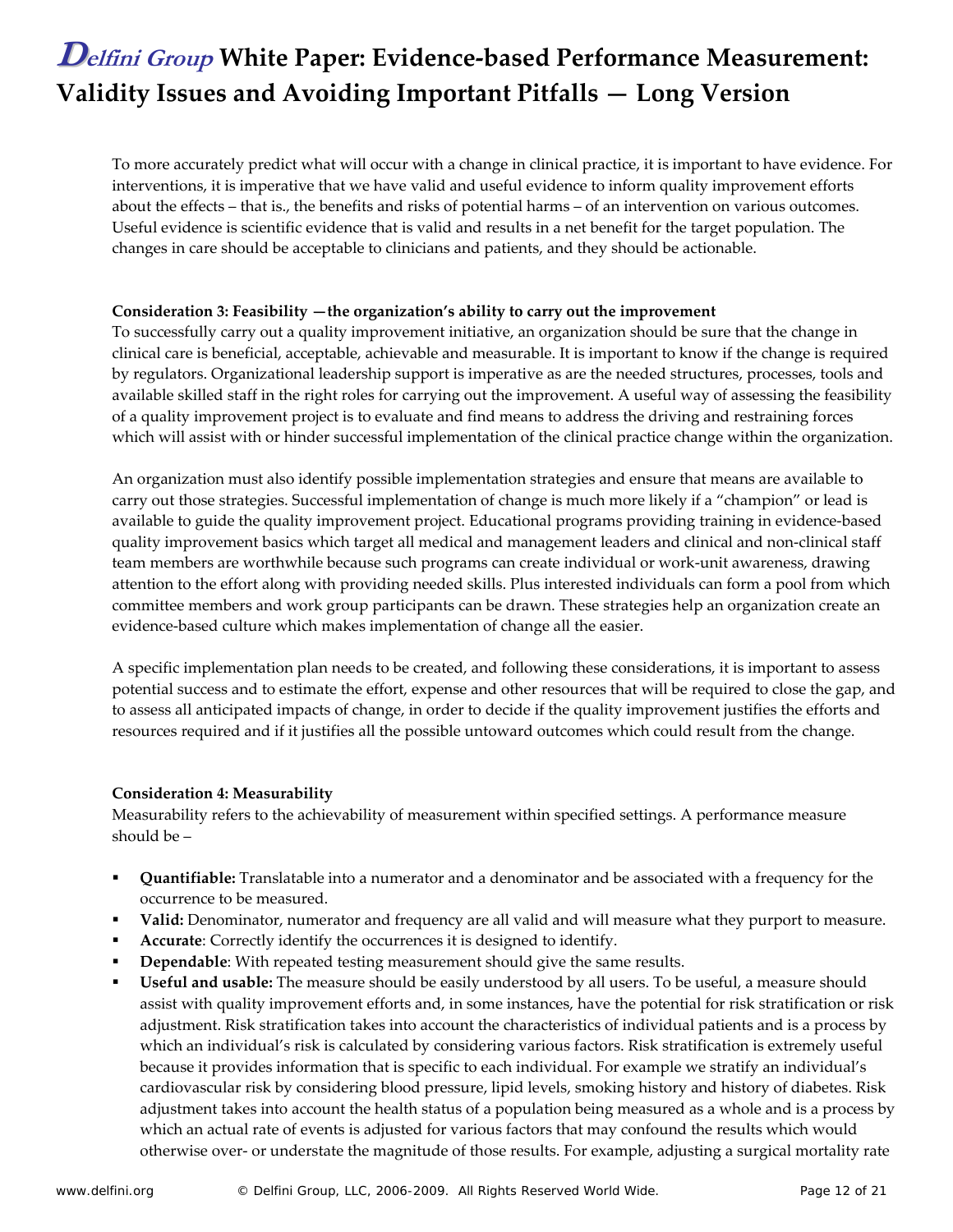for a comorbidity such as chronic obstructive pulmonary disease (COPD) will result in a lowered mortality rate. This is called an adjusted mortality rate. While risk adjustment is an attempt to decrease reporting bias to adjust for confounders, there remains an enormous potential for misleading results which we will discuss this later in the paper. Risk adjustment cannot be relied upon to remove bias, confounding and chance – and frequently, it will add another element of bias making results even more misleading.

- **Achievable**: Achievability means that the measurement can be accomplished in the setting intended, and that data will be available and collectable within a reasonable time frame. When considering achievability it is useful to ask the following questions:
- Does the source for data collected seem reasonable? For example, if looking for a diagnosis of left ventricular dysfunction, were both inpatient and outpatient sources utilized?
- Are items of interest sufficiently comprehensive and defined (e.g., diagnosis and treatment)? An example would be defining the age and precise laboratory cut-off values for a diabetes performance measure.
- What are the possible responses for clinician and patient variables (e.g., documentation that the intervention is inappropriate or contraindicated, or that the patient declined the intervention)?
- Might bias be introduced through any data collection process, instrument or survey tool or through the means of its administration? Example 1: A nurse asking patients questions about satisfaction following an appointment may create more bias than a mailed survey. Example 2: Analysts including invalid inclusions or exclusions in numerator or denominator will invalidate the results.
- Is the data collection timeframe sufficient to get appropriately meaningful results given the area of interest? Consider: Primary effect, side effects, symptoms, regression, remission, recurrence, survival, etc.

### **Finding and Evaluating Performance Measures**

Some groups will develop their own performance measures. Most, however, will utilize performance measures developed by other institutions and will integrate performance measures developed by others into their own quality improvement projects.

It should be kept in mind that many performance measures (such as clinical guidelines and other secondary clinical sources) are not evidence-based – and often, even when they use the "evidence-based" label. Therefore workgroups should include individuals with the skills to evaluate and apply medical evidence and evaluate clinical guidelines. This is imperative for performance measures which address health status outcomes and interventions. An example of an organization with the mission of improving American healthcare through endorsement of consensus‐based national standards for measurement and public reporting of healthcare performance data is the National Quality Forum (NQF). NQF is a

private, not-for-profit membership organization created to develop and implement a national strategy for healthcare quality measurement and reporting. "Seed" performance measures for hospital care, safe practices, children's health care, diabetes care and other practices are available from NQF.9 It should be remembered, however, that measures developed by NQF are developed through a consensus process, and it will be necessary to evaluate them for validity and usefulness.

The following are sites are sources for performance measures. Measures adapted from these sites should be evaluated using criteria for validity and usefulness:

#### **1. National Quality Measures Clearing House**

#### http://www.qualitymeasures.ahrq.gov/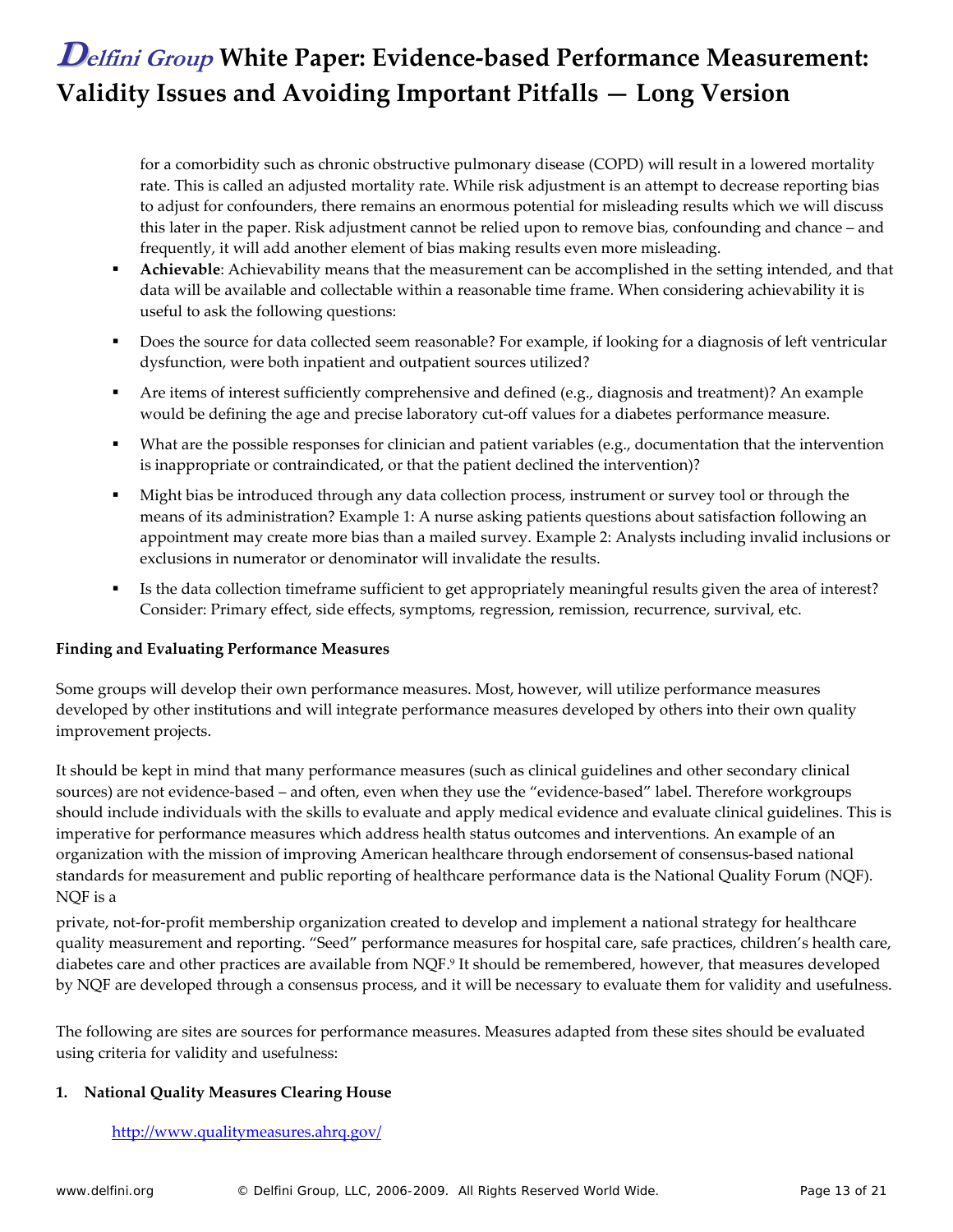**2. National Committee for Quality Assurance (NCQA)** 

### **HEDIS Effectiveness of Care Measures (2 URLS)**

- **a.** http://www.ncqa.org/Programs/HEDIS/
- **b.** http://www.ncqa.org/Communications/State percent20Of percent20Managed percent20Care/SOHCREPORT2003.pdf
- **3. National Quality Measures Clearing House**

http://www.qualitymeasures.ahrq.gov/

4. **National Quality Forum**

http://www.qualityforum.org/home.htm

**5. Joint Commission on Accreditation of Healthcare Organizations (JCAHO)**

http://www.jcaho.org/pms/index.htm

**6. Physician Consortium for Performance Improvement**

http://www.ama‐assn.org/ama/pub/category/2946.html

**7. American Academy of Family Physicians (AAFP) Performance Measurement**

http://www.aafp.org/x18919.xml

**8. Ambulatory Quality Alliance**

### Founded by AAFP, ACP, AHIP and AHRQ. Endorsed 26 performance measures as starter set. Goal is to focus on **agreed‐to measures accepted by health plans to eliminate tracking different measures for different initiatives.**

### **http://www.aqaalliance.org/**

### **Quality Measures**

http://www.aqaalliance.org/performancewg.htm

Individual practice internal improvement demo flow sheets:

http://www.ama‐assn.org/ama/pub/category/4837.html

### **Registry**

http://www.aafp.org/fpm/20060400/diabetesregistry.xls

### **9. National Guideline Clearinghouse**

#### www.guidelines.gov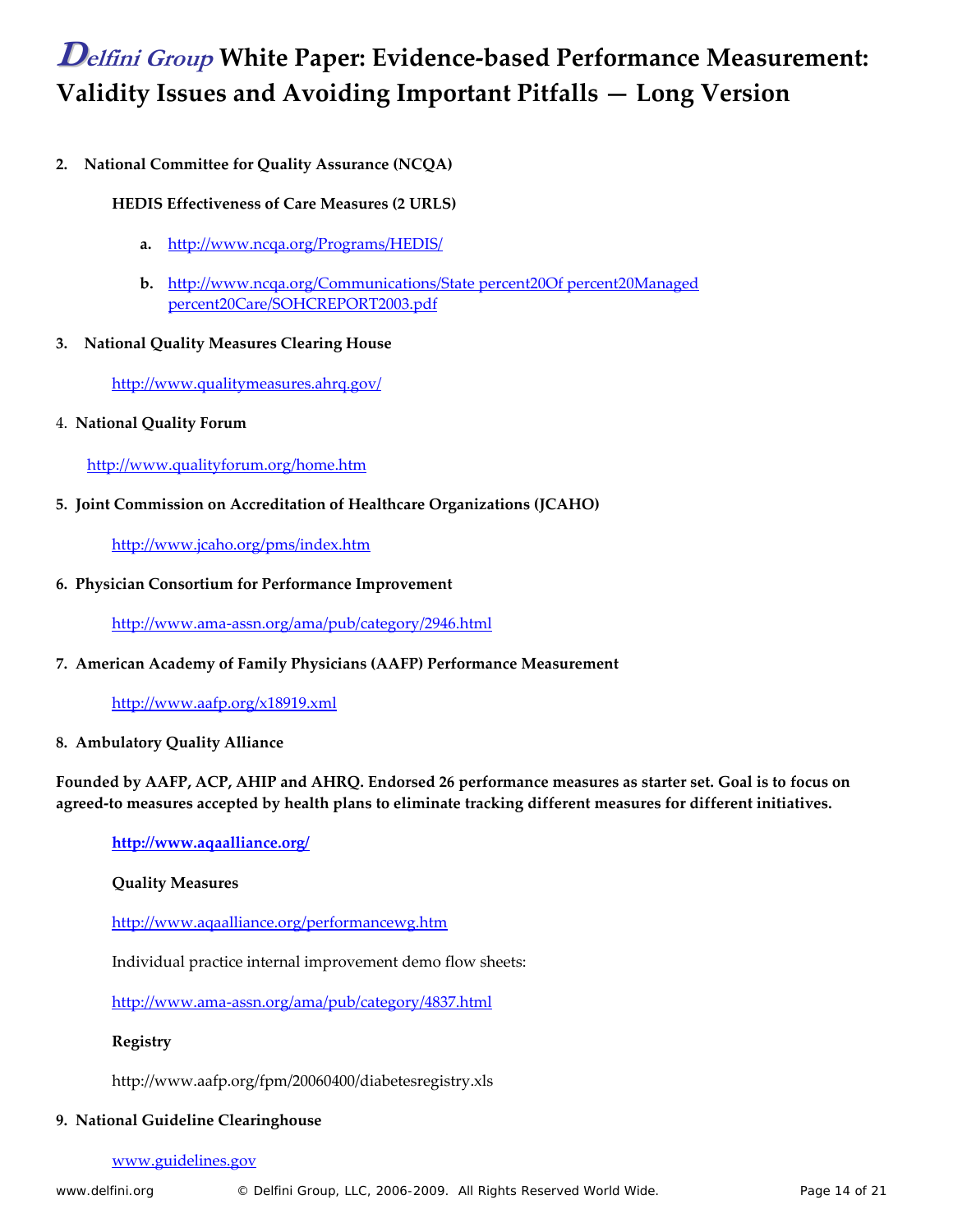### **10. PubMed**

www.pubmed.gov

### **Baseline Measurement and Goal Setting**

Once an organization has determined what constitutes effective improvement and has evaluated and selected a performance measure, the organization needs to determine its baseline, and it needs to determine its goals and how it will define "improvement." In determining what constitutes improvement, an organization might decide that quality improvement has been accomplished through reaching a –

- **Trend:** Are the results going in the desired direction?
- **Statistically Significant Change:** Have there been meaningful and significant gains in improvement demonstrated through measuring significant change?
- **Target:** Was a specific goal or range reached that we have defined as "improvement?"

Statistically significant change may offer some advantages over setting a target in that it may be most reflective of true improvement. Imagine a process improvement for appointment waiting times. A target set at ten minutes maximum wait per patient may not demonstrate true improvement for a unit that is already operating near the target level as compared to a unit that has been operating at an average of twenty minutes and improves to an average of eleven minutes.

However, most organizations set targets as goals for improvement. Targets are frequently set by considering the performance of top‐performing organizations, national or local averages and recommendations of groups such as Healthy People 2010<sup>10</sup>. Targets may also be set by considering baseline data and targeting statistical improvement. It is useful to determine where the organization should be within a given time period.

It is important that an organization not set its targets unrealistically high. Constructing denominators with the right exclusions can help significantly. If you have not accounted for the following in your denominator, then – before setting your targets – you will need to consider issues affecting control and appropriateness such as patients not consenting; potential for non‐adherence; system problems (e.g., costs and difficulties which will prevent some patients from adherence); patients getting care outside the system; inappropriate patients for intervention due to comorbidities or other reasons; and, patients likely to die within the next several months. Then, compare your proposed target or other definition of "improvement" to your current performance to do a rough reality check before implementing your measure. Many organizations use statistical process control (SPC) charts (line graphs) to graphically display changes in performance. SPC charts allow readers to quickly see a visual tracking of changes in performance from previous levels.

### **Performance Measures and Accountability**

Performance measures can be utilized at any level within an organization, such as at the individual level, the clinical department, the clinic or hospital unit – or the hospital or the organization itself. Performance measures are most useful – and least problematic – when used internally by a health care organization as part of an evidence-based clinical quality improvement effort. In these instances, performance measures help to determine whether the quality improvement effort has been effectively implemented. Also they are an important way of focusing attention on quality improvement program priorities. The word "focus" is key – it may be that simply drawing attention to an effort or needed improvement can contribute importantly to making quality gains. Using performance measures for quality comparisons between organizations, clinical units or individuals, however, raises major validity concerns.

Performance measurement for use beyond quality improvement is frequently required for accreditation or to create a "report card" for purchasers, consumers or an organization's marketing department. Two of the largest accrediting bodies, the Joint Commission on Accreditation of Health Care Organizations (JCAHO) and the National Committee on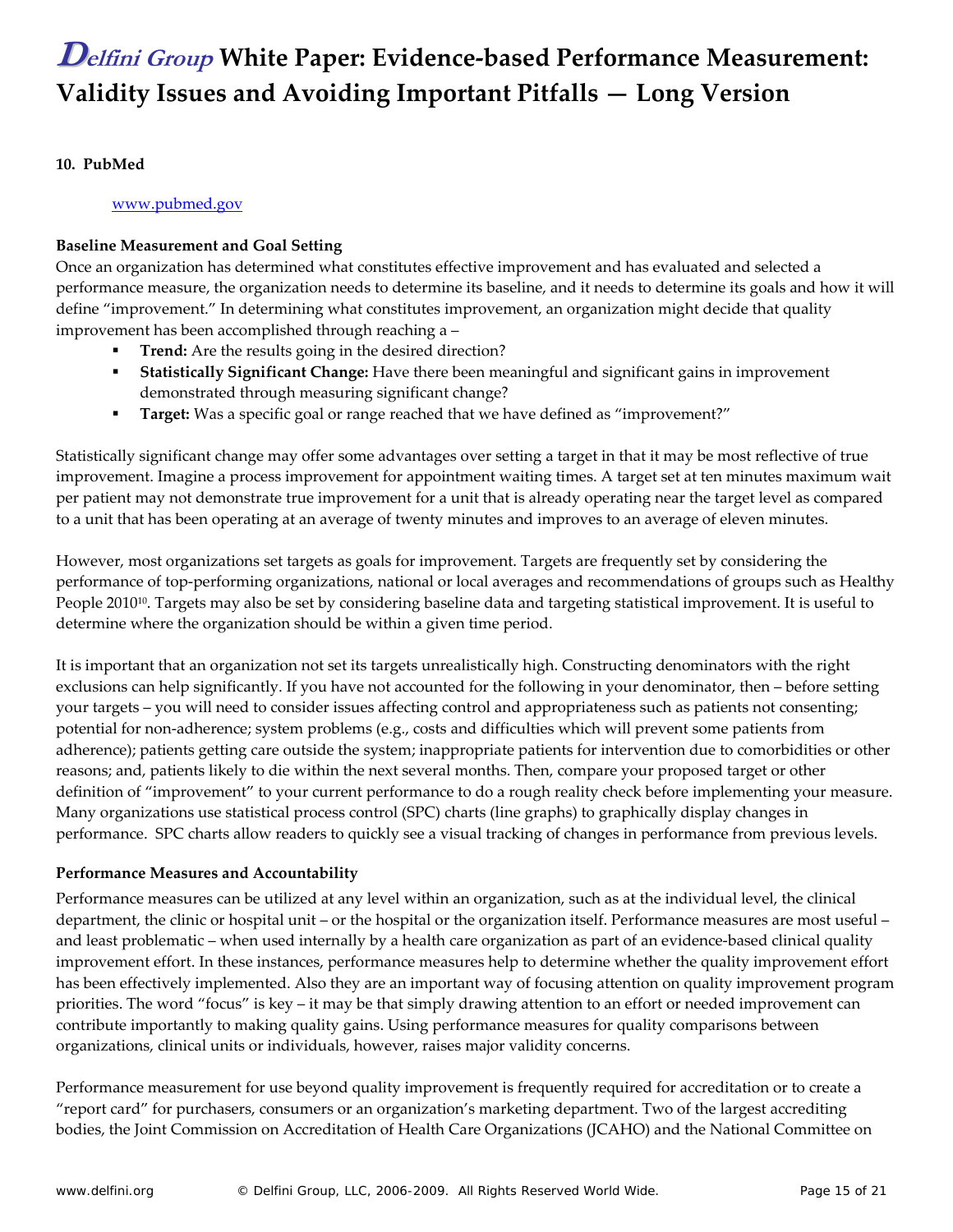Quality Assurance (NCQA) attempt to standardize the performance measurement process to obtain valid measurements. These organizations make performance measurement sets available to purchasers, payers and patients.

JCAHO evaluates hospitals, ambulatory care centers, long term care facilities and health care networks. JCAHO provides a web site<sup>11</sup> that allows evaluators to see a hospital or facility's scorecard of their performance in the following areas:

- Patient Rights and Organizational Ethics
- Assessment of Patients (e.g., lab services)
- Care of Patients (e.g., medication use)
- **Education**
- Continuity of Care
- Improving Organizational Performance (e.g., measurement of processes and outcomes)
- Leadership
- Management of the Environment of Care (e.g., safety plans)
- Management of Human Resources (e.g., education of staff)
- Management of Information
- **Infection Control**
- Governance
- Management
- Medical Staff (e.g., credentialing)
- Nursing

NCQA evaluates managed care organizations in the key areas of quality of care, access to care and member satisfaction with the health system and doctors. NCQA encourages the use of its report card<sup>12</sup> by employers, consumers and others in order to compare health care systems in the following areas:

- Access and Service
- Qualified Providers
- Staying Healthy
- Getting Better
- Living with Illness

When performance measures are used for accountability and quality comparisons, the requirement for using valid and useful information in the creation of the performance measure – while always important – becomes of paramount importance. Imagine the creation of a performance measure for an intervention that is based on no scientific evidence of benefit and actually results in harms and tremendous costs – and which gets applied nationally as a quality indicator. The potential for inappropriate care is huge.

And yet, this happens. For example, some organizations recommend routine screening of all newborns for hearing problems during postpartum hospitalization – this is even required by law in many states. There is, however, insufficient evidence to conclude that such testing leads to improved speech and language skills at three years of age<sup>13</sup>. It is unclear from the best available evidence if the potential benefits outweigh the potential harms of false-positive tests that many low‐risk infants and their parents might experience following universal hearing screening of newborns.

Using performance measures for comparison purposes to demonstrate which organization or clinician is delivering the highest quality care is extremely problematic because these comparisons may lack validity due to the small sample sizes and numerous biases and confounders that come into play. This can be most easily illustrated by examining the problems of observational studies published weekly in the medical literature and understanding how the same problems with observational data occur when measuring performance within an organization. Medical leaders, administrators and others should be aware of the significant potential for selection bias, observation bias, confounding and chance in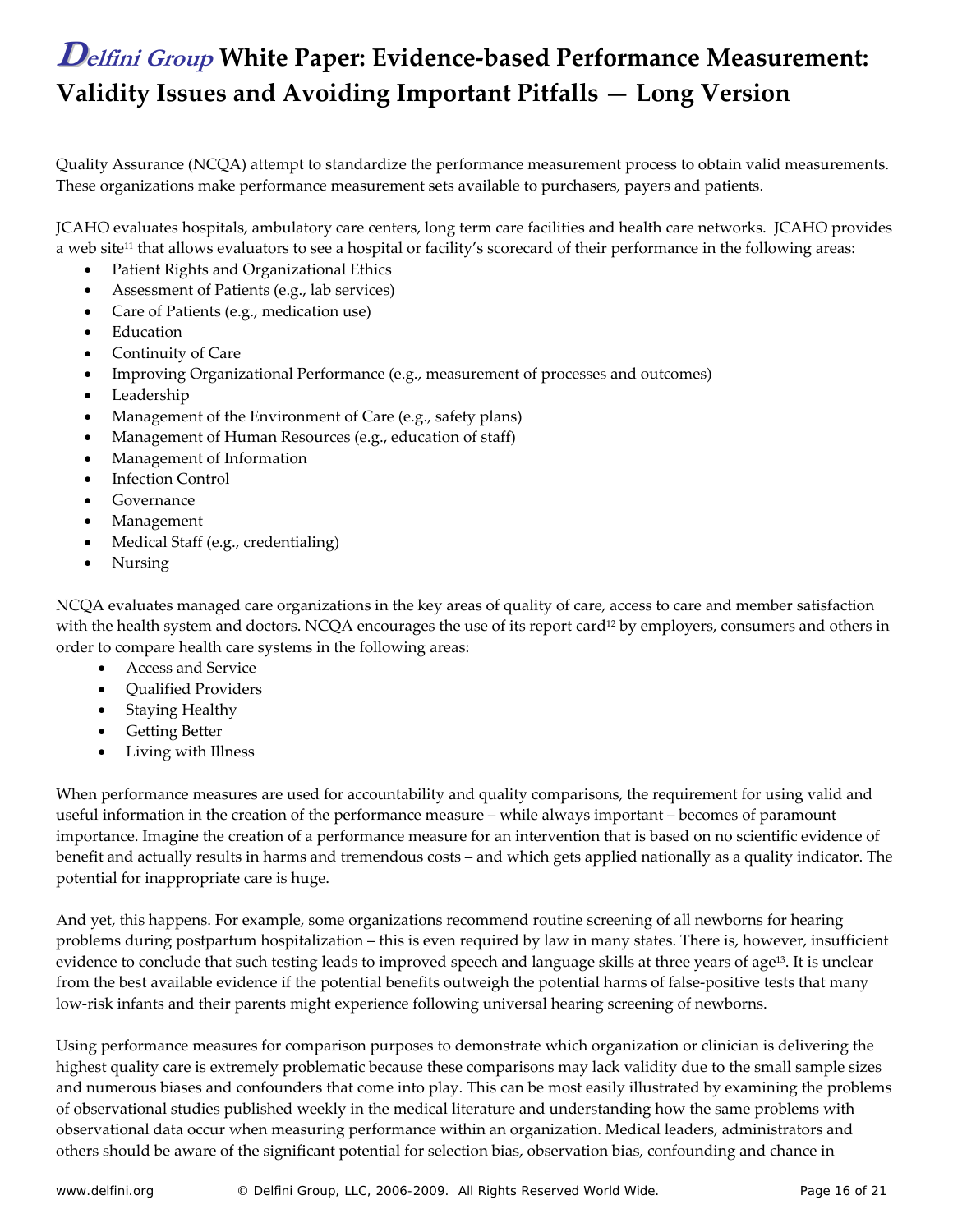observational data—and performance measures are one form of observational data. For example, some hospitals will attract patients with multiple and more complex problems than other hospitals. Differences in patient characteristics (e.g., comorbidities, differences in severity of illness, likelihood of adhering to treatment plans and countless unique, individual variations) will always be an issue when comparing different health care systems. These differences will confound performance comparisons between institutions, units and individuals. Trying to resolve this by adjusting for case mix is analogous to using models to adjust for patient differences in published observational studies dealing with prevention, screening and therapy.

A classic illustration of this is that numerous well-done observational studies with well-done adjustments repeatedly resulted in erroneously reporting that hormone replacement therapy (HRT) was effective in reducing cardiovascular events in postmenopausal women with coronary artery disease (CAD).<sup>14</sup> In these studies, women chose to take HRT. They were compared to "matched" women who chose not to take HRT. It is very likely that women who chose to take HRT were significantly different (e.g., they were more health‐conscious in diet and exercise) from women who chose not to take HRT. Therefore, when the incidence of CAD was compared, there was a much lower incidence of CAD in women choosing to take HRT. Recently, randomized controlled trials reported no cardiovascular protection and revealed increased risks such as breast cancer and thromboembolic complications. 15, 16, <sup>17</sup> In the observational studies, there was an association between taking HRT and a lower incidence of CAD, but the association was due to a selection bias—i.e., healthier women, leading healthier lives represented a "selection bias."

Drawing conclusions about health status outcomes requires the use of high quality research studies – meaning valid randomized controlled trials (RCTs) with useful results. This type of data is not available from health care systems or hospitals delivering care in the community – or individual health care providers – unless obtained through a high quality RCT involving those care entities. For example, even when organizations have valid numerators and denominators and have done their data collection well, their populations very likely differ in ways that make comparisons between organizations problematic.

Comparing organizations on the basis of their care processes carries the same risks as comparing health status outcomes. For example, when comparing processes of hospital A with those of hospital B, what if the hospitals care for different populations or use different risk adjustment formulas?18 In comparing care processes between organizations it is impossible to be sure that the patients, locations, care experiences, interventions and analyses are similar enough to "rule out" bias, confounding or chance as possible explanations for the differences between the organizations. All observational comparisons are confounded and cannot be used to draw cause and effect conclusions.

### **Risk Adjustment**

Risk adjustment is a mechanism that is used in an attempt to level the playing field between organizations when they may have differences in their populations arising from differences in health status or other patient characteristics. The goal is to avoid unfairly characterizing an organization as providing poorer quality care. Yet validity issues may arise when one hospital expends great effort to adjust for the disease severity of a population while another does not. Further, using risk adjustment, a hospital can actually "game" the system by choosing a formula which creates a large adjustment by placing as many patients as possible into a high risk category. This may result in an artificially low risk‐ adjusted outcome rate thereby "improving" their score. This is referred to as "coding creep" or "upcoding" of morbidities. There are many proprietary risk‐adjustment programs available for organizations to choose from, some of whose formulas will result in better results on scorecards than others.19

At one hospital in New York, the proportion of patients undergoing cardiac surgery recorded preoperatively as having chronic obstructive pulmonary disease (COPD) increased from 1.8 percent in 1989 to 51.9 percent in 1995.20 The net effect was a decrease in the hospital's risk‐adjusted mortality resulting in a better cardiac surgery outcome on a scorecard. And what explains this dramatic improvement in the adjusted mortality rate? It is possible that the result was due to a change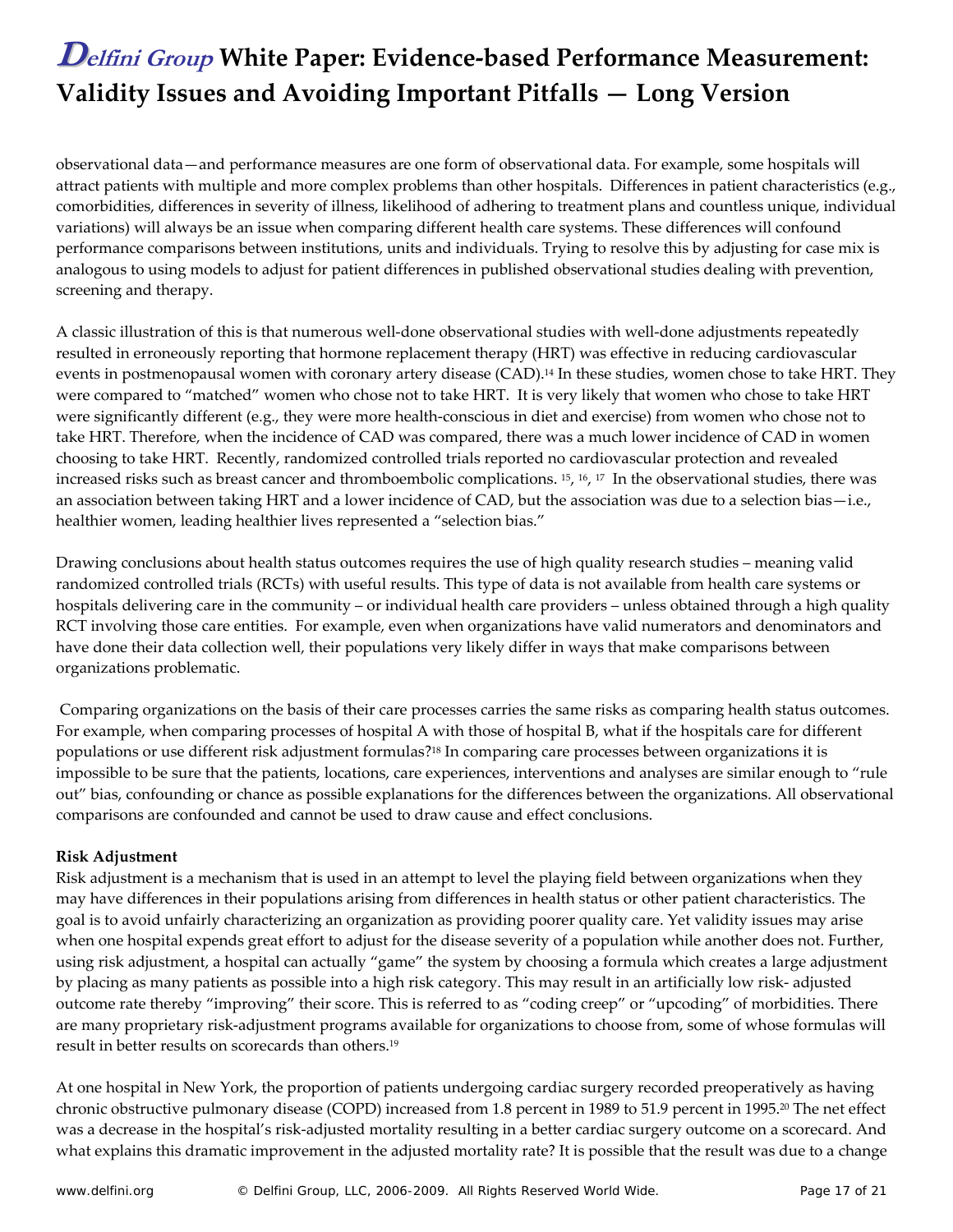in the definition of COPD, which is equivalent to making a change in the population being measured. The reported improvement could have been due to the application of a different risk adjustment formula based on a more "lenient" definition of COPD.

Thomas and Hofer<sup>21</sup> modeled mortality outcomes assuming no case mix or severity differences across hospitals, focusing on a hypothetical system of hospitals, a small portion of which delivered very poor quality care. The influences of case mix and severity differences among providers were removed through "perfect risk-adjustment." In their model they also assumed that all hospitals treated exactly the same number of patients. They reported that under optimal conditions – which they defined as "perfect risk adjustment" and no variation in patient volume among hospitals - - fewer than 12% of hospitals actually delivering poor quality care would be identified as high mortality rate outliers, and of the facilities identified as outliers, more than 62% would actually be good quality providers. They concluded that attempting to measure quality using risk‐adjusted mortality rates will misinform the public about hospital performance. Similar findings have been reported by others<sup>22</sup>,<sup>23</sup> while Dudley et al<sup>24</sup>, using different assumptions, have reported more optimistic results. In summary, using performance measures to make any comparisons between organizations, units, individuals, etc., can result in erroneous conclusions about quality.

### **Special Considerations – Using Performance Measures for Accountability of Individual Clinicians and Payment for Performance**

Extra caution is also urged when considering applying performance measures to evaluate individuals such as physicians or other health care professionals.

Organizations and external reviewers understandably wish to have objective measures of clinician competence for privileging and credentialing purposes, and patients understandably wish to identify high quality physicians. Medical leaders are increasingly using financial incentives such as pay‐for‐performance strategies as powerful tools for changing physician behavior. But performance measures used as a part of a quality improvement process within an organization should not be confused with profiling individual clinicians. The Physician Consortium for Performance Improvement has clearly stated that performance measures relating to individual clinicians are designed to facilitate quality improvement at the point of care (internal measurement) through feedback to the individual clinician.25

Feedback to an individual, through a performance report, may be of great value to the individual clinician as a way encouraging participation in quality improvement efforts and focusing attention on improving processes of care and attention to patients' needs.26 However, due to significant validity and reliability problems inherent in observational data, it is altogether a different issue when an individual provider's performance is made available to others in the form of a performance "report card" or when an individual's income is based on performance measures.

Because of small sample size and multiple confounders it is, impossible to reliably establish an individual's competence through use of a few performance measures. Performance measures can, in some instances, signal a need to look closely at an individual's circumstances of care, practice pattern and patient population. This, however, is a far cry from "physician profiling" i.e., holding a physician accountable for what happens to a group of patients by using a few performance measures.

A physician may take appropriate actions to improve quality of care, but because of patient factors or small sample size, the physician's action may not result in clinical improvement. An instructive example of how this might happen is provided by examining the use of profiling family physicians regarding glycemic control in their diabetic patients. In a typical family practice, only 4 percent or less of variance in hospitalization rates, visit rates, lab utilization, glycemic control (HbA1c) in diabetics, was found to be attributable to differences in physician practice patterns.27 For profiles of glycemic control, outlier physicians could dramatically improve their profiles by pruning their panels of one to three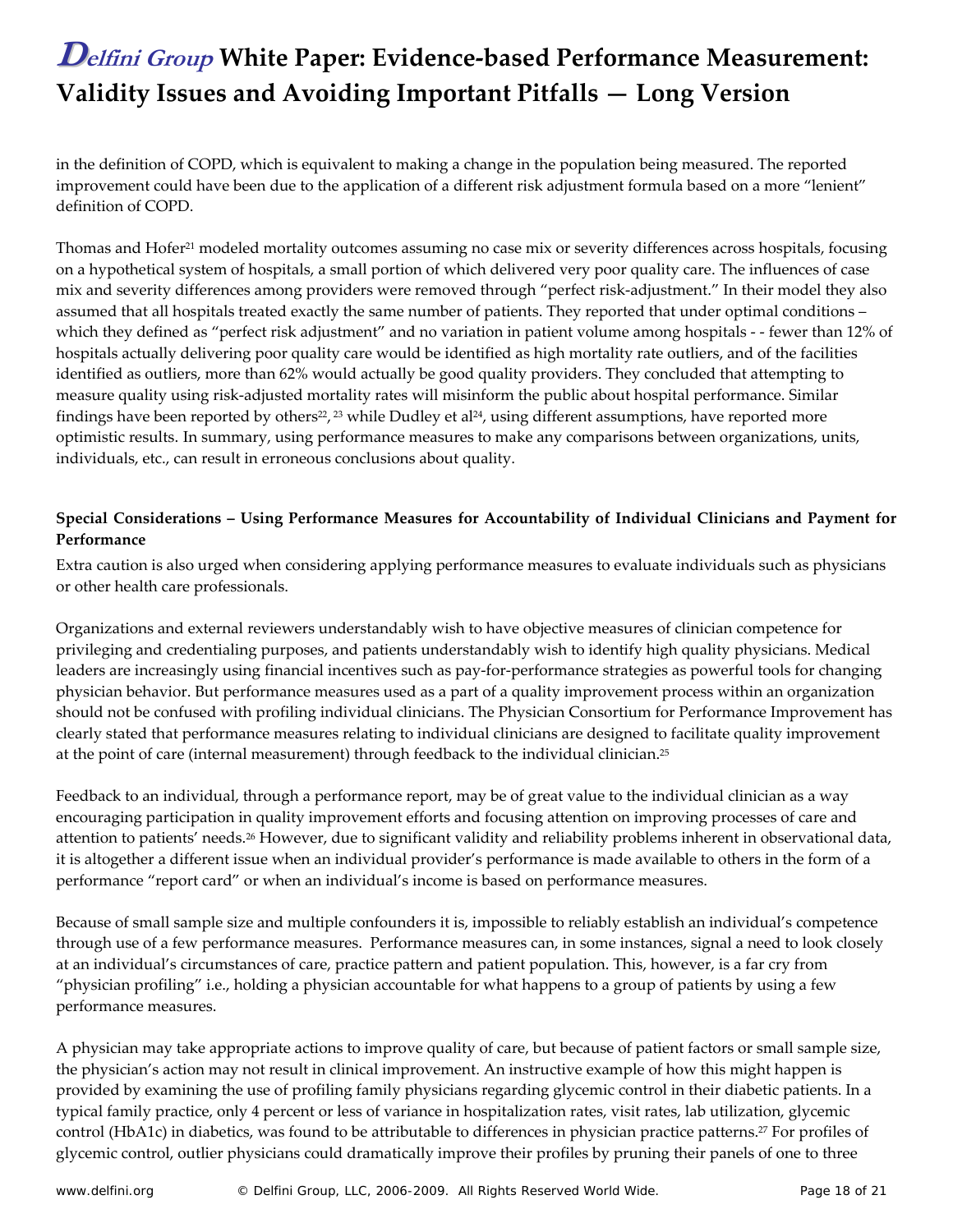patients with the highest HbA1cs. This gaming could not be prevented by case‐mix adjustment. We can, therefore, see how patient characteristics and other factors account for difference in performance and why performance measures may not be a valid way of evaluating an individual physician's competence. A key issue is how much is under the control of the clinician or the health system and how much is not.

Small sample size is almost invariably a significant problem at the individual practice level and frequently results in validity problems due to selection bias, i.e., the patients are not similar to "usual" patients or patients in other practices to which an individual physician is being compared. Or the small sample size results in insufficient power to compute statistically significant differences, thereby increasing the likelihood that any differences observed are merely due to chance. In one study of HMO primary care physicians, Hofer et al<sup>25</sup> point out that to reliably distinguish physician rates in diabetes care, physicians would need to have more than 100 patients. In this study, 90 percent of primary care physicians had less than 60 patients, and none of the more than 250 physicians they studied had more than 85 diabetic patients.

The simplest way to summarize the issue is this – only valid and relevant randomized controlled trials can sufficiently eliminate bias and confounding and thereby allow cause and effect conclusions about treatments to be reliably drawn. Except as part of a research study, patients are rarely, if ever, randomized to physicians' practices. Thus, a single physician's practice report card is equivalent to a case series or observational study. And worse, case series and observational studies can result in highly misleading – even harmful – conclusions. Physicians should understand these pitfalls in order to make informed decisions before agreeing to participate in various reward or pay‐for‐performance initiatives, and medical directors should realize the potential for rewarding poorer quality performance and penalizing good performance by instituting this kind of system.

### **Summary**

Health care organizations are currently experiencing external pressure to provide objective measures of performance to patients, insurers, accreditors, regulators, purchasers and others to evaluate the quality of health care within organizations and compare the performance of individual physicians and health care organizations. Performance measurement is a way to document, in a quantitative way, the results of health care interventions, services, processes or health status outcomes. Health care professionals need to understand the strengths and weaknesses of performance measurement and how performance measures can play a significant role in their overall quality improvement efforts. Core competencies include how to find, develop, evaluate and implement performance measures. Application of these competencies can help achieve truly evidence- and value-based clinical quality improvement and help avoid some serious pitfalls which could result in waste, increased costs, misuse of organizational resources and patient harms.

### **References**

 $\overline{a}$ 

1. Consensus Statement ‐ September 16, 1998. The Urgent Need to Improve Health Care Quality Institute of Medicine National Roundtable on Health Care Quality *JAMA*.1998;280:1000‐1005.

2. McGlynn EA, Asch SM, Adams J, et al. The quality of health care delivered to adults in the United States .*N Engl J Med*. 2003;348:2635‐45.

3. Kerr EA, McGlynn EA, Adams J. Profiling The Quality Of Care In Twelve Communities: Results From The CQI Study**.** *Health Affairs*, May/June 2004; 23(3): 247‐256.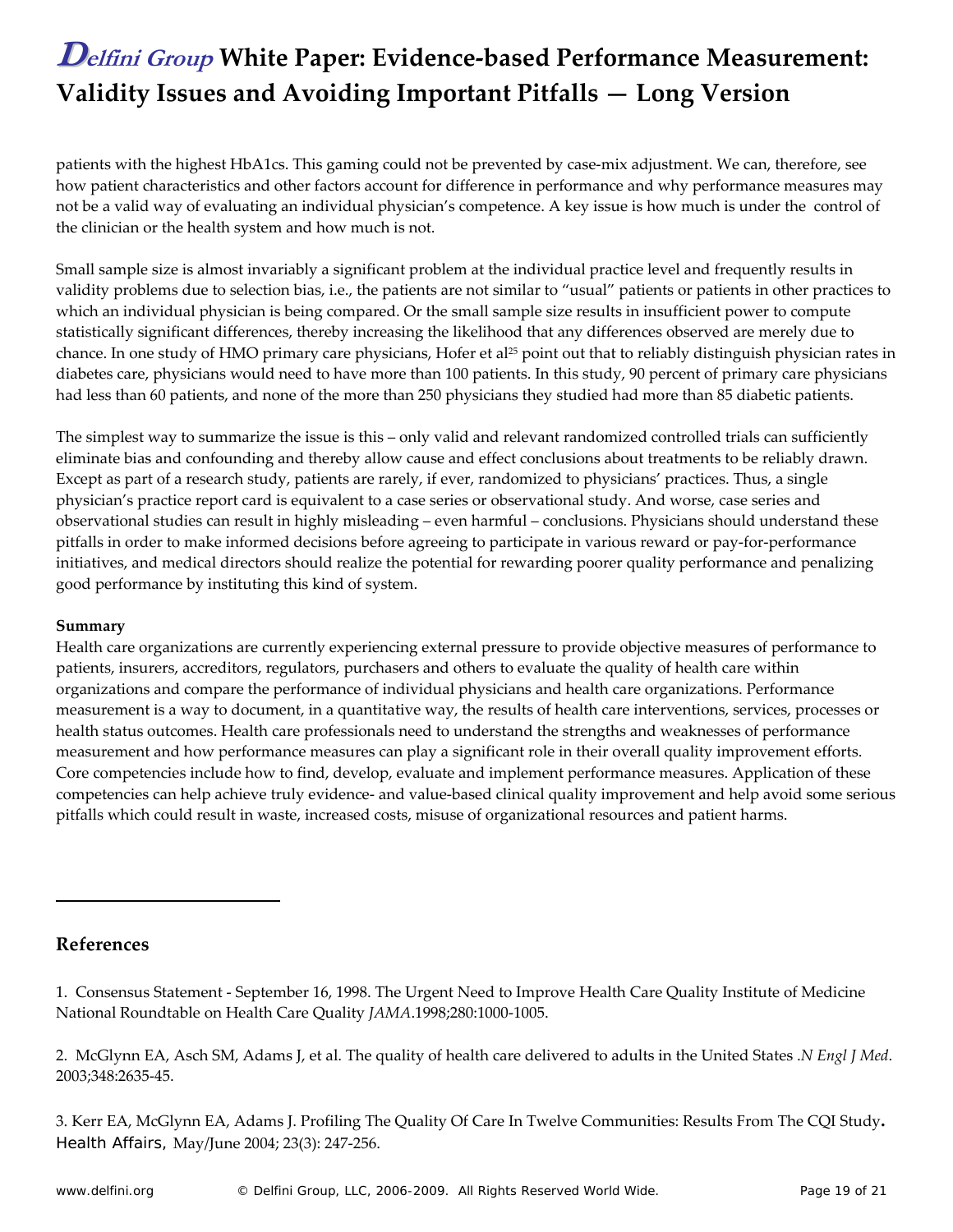4. Statement preceding each physician measurement set authored by AMA, JCAHO, and NCQA. Available at http://www.ama‐assn.org/ama/pub/category/2946.html. Accessed August, 2004.

5. Strite, SA, Stuart ME. "The Evidence-based Organization: Part I. Introduction to the Evidence and Value-Based Health Care System.ʺ *The Physician Executive, Journal of Medical Management*. In press.

6. Shojania KG, Duncan BW, McDonald KM, et al. Safe but sound: patient safety meets evidence‐based medicine. *JAMA*. 2002 Jul 24‐31;288(4):508‐13.

7. Klein R, Klein BE, Moss SE**,** et al. The Wisconsin Epidemiologic Study of Diabetic Retinopathy: IX Four‐year incidence and progression of diabetic retinopathy when age at diagnosis is less than 30 years. *Arch Ophthalmol.* 1989;107:237–243.

8. Walker LC, Davidowitz NP, Heineken PA et al. Pitfalls of Converting Practice Guidelines into Quality Measures: Lessons Learned from a VA Performance Measure. *JAMA* 2004.291:2466‐2470.

9. National Quality Forum

 $\overline{a}$ 

http://www.qualityforum.org/publications.html. Accessed November, 2004.

10. Avalilable from the National Center for Health Statistics http://www.cdc.gov/nchs/hphome.htm. Accessed August, 2004.

11. Joint Commission on Accreditation of Healthcare Organizations. http://www.jcaho.org/quality+check/index.htm. Accessed August, 2004.

12. NCQAʹs Health Plan Report Card. http://hprc.ncqa.org/frameset.asp. Accessed August, 2004.

13. Thompson DC, McPhillips H, Davis RL, et al. Universal newborn hearing screening: A summary of the evidence. *JAMA* 2001 Oct 24/31;286(16):2000‐10.

14. Sullivan JM, Vander Zwaag R, Hughes JP, et al. Estrogen replacement and coronary artery disease. Effect on survival in postmenopausal women. *Arch Intern Med*. 1990;150:2557–2562.

15. Hulley S, Grady D, Bush T, et al. Randomized trial of estrogen plus progestin for secondary prevention of coronary heart disease in postmenopausal women. Heart and Estrogen/progestin Replacement Study (HERS) Research Group. *JAMA.* 1998 Aug 19;280(7):605‐13.

16. Herrington DM, Reboussin DM, Brosnihan KB, et al.. Effects of estrogen replacement on the progression of coronary‐ artery atherosclerosis. *N Engl J Med* 2000;343:522‐9.

17. Risks and benefits of estrogen plus progestin in healthy postmenopausal women. Authors: Writing Group for the Womenʹs Health Initiative Journal: *JAMA* 2002;288:321–333.

18. Iezzoni LI. The risks of risk adjustment. *JAMA* 1997.278: 1600‐7.

19. Health care reform: 'report cardsʹ are useful but significant issues need to be addressed. Washington, D.C.: General Accounting Office, 1994. (GAO/HEHS‐94‐*219.)*